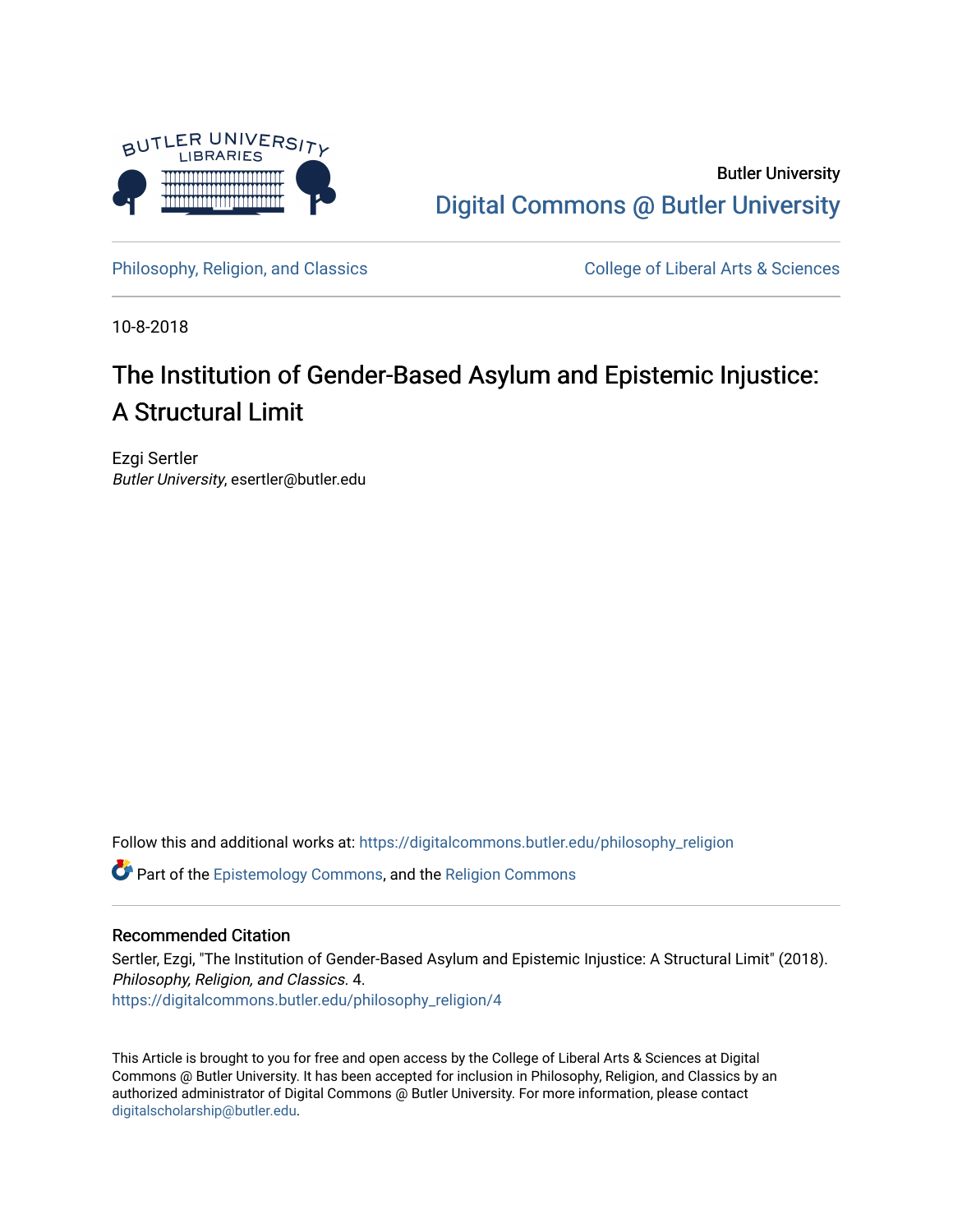## **The Institution of Gender-Based Asylum and Epistemic Injustice: A Structural Limit**

Ezgi Sertler

### **Abstract**

One of the recent attempts to explore epistemic dimensions of forced displacement focuses on the institution of gender-based asylum and hopes to detect forms of epistemic injustice within assessments of gender related asylum applications. Following this attempt, I aim in this paper to demonstrate how the institution of gender-based asylum is *structured* to produce epistemic injustice at least in the forms of testimonial injustice and contributory injustice. This structural limit becomes visible when we realize how the institution of asylum is *formed* to provide *legitimacy* to the *institutional comfort* the respective migration courts and boards enjoy. This institutional comfort afforded to migration boards and courts by the existing asylum regimes in the current order of nation-states leads to a systemic prioritization of state actors' epistemic resources rather than that of applicants, which, in turn, results in epistemic injustice and impacts the determination of applicants' refugee status.

**Keywords**: epistemic injustice, institutional comfort, gender-based asylum, epistemic resources

According to the United Nations High Commissioner for Refugees (UNHCR), forced displacement of people has doubled in less than twenty years. In 2015, 65.3 million people were displaced: 40.8 million of these people were displaced in their home countries, 21.5 million were refugees, and 3.2 million were seeking asylum (UNHCR 2015).<sup>1</sup> Citing these numbers is a dangerous endeavor. While it is one of the only ways in which we can articulate what is happening on a larger scale, it is inevitably reductive, and it leaves untouched the question of how many of us can actually make sense of what it means for 65.3 million people to be displaced in many different ways. Attempting to explore the epistemic dimensions of forced

 $1$  For detailed definitions of refugees, asylum seekers, and internally displaced people, see [http://www.unrefugees.org/what-is-a-refugee/.](http://www.unrefugees.org/what-is-a-refugee/)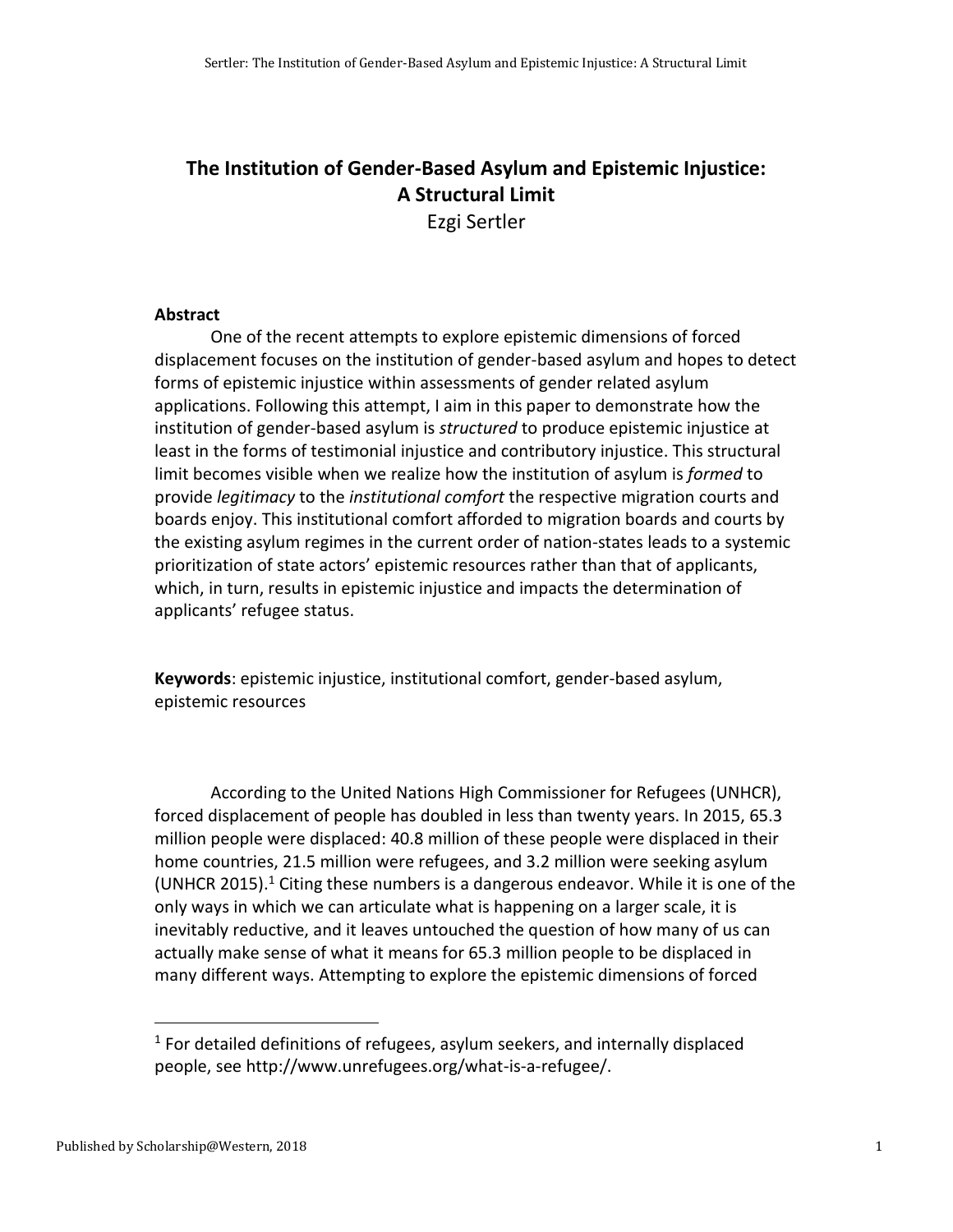displacement is not an easy task. An attempt has to be context-dependent, movement-sensitive as well as temporally and spatially specific.

One of the recent attempts to explore epistemic dimensions of forced displacement focuses on the institution of gender-based asylum and hopes to detect forms of epistemic injustice within assessments of gender-based asylum applications (Wikström 2014). The institution of asylum, in general, refers to the (internationally) institutionalized reality of the idea of asylum as an important mechanism for international refugee protection as it is practiced through different asylum regimes. "Regime," here, refers to "the institutional environment within which international policies are made" (Soroos 1986, 21–23, quoted in Bauman and Miller 2012, 8). <sup>2</sup> The institution of gender-based asylum, then, refers to the institutionalized reality of the idea of gender-based asylum as it is practiced through different asylum systems. I use the term "gender-based asylum claims" to refer to a range of different claims where gender-related persecution is a relevant consideration for the determination of refugee status (UNHCR 2002).<sup>3</sup>

In this paper, my aim is to demonstrate that the institution of gender-based asylum has a structural limit: it is *structured* to produce epistemic injustice at least in the forms of testimonial injustice and contributory injustice. And I will argue that this structural limit can be understood when we realize how the institution of gender-based asylum is formed to provide *legitimacy* to the *institutional comfort* the

 $<sup>2</sup>$  Asylum regimes can also be seen as subregimes of the international refugee</sup> regime defined by Liisa Malkki as the international order "in which contemporary 'refugee problems' are managed" and "in which humanitarian aid and legal protection efforts unfold" (Malkki 1995, 517). Also see Betts and Durieux (2007, 510).

 $3$  Gender-related persecution, according to the UNHCR, refers to the kind of persecution where gender "influences" or "dictates" the type of persecution or harm suffered (UNHCR 2002, 3). According to the UNHCR guidelines, gender-related persecution has "typically encompassed, although [is] by no means limited to, acts of sexual violence, family/domestic violence, coerced family planning, female genital mutilation, punishment for transgression of social mores, and discrimination against homosexuals" (UNHCR 2002, 1–2). Karen Musalo also notes that "the term 'genderasylum' is generally understood to describe two types of claims: (1) claims in which the form of persecution is unique to, or disproportionately inflicted on women (for example, female genital cutting (FGC), domestic violence, rape, forced marriage) regardless of the 1951 Geneva Convention Relating to the Status of Refugees (Refugee Convention) ground for which it is inflicted and (2) claims in which the harm may or may not be gendered, but the reason (nexus) it is imposed is because of victim's gender" (Musalo 2010, 46–47).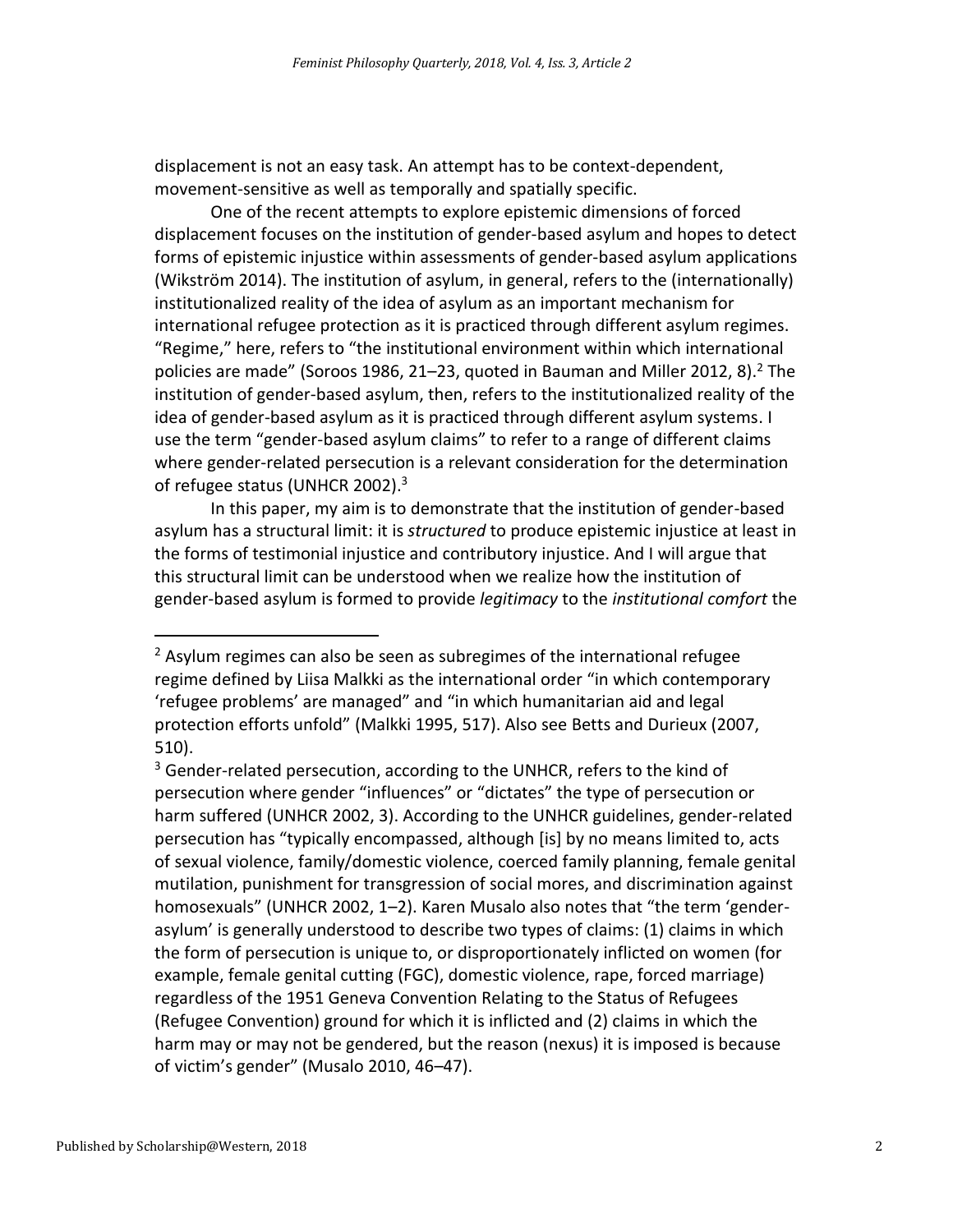respective migration courts and boards enjoy in decision-making. By institutional comfort, I mean the ways in which state actors in migration courts and boards are systemically afforded the ability to arbitrarily and ambiguously misinterpret asylum applicants' experiences, cultures, and countries. This institutional comfort afforded to migration boards and courts by the existing asylum regimes in the current order of nation-states leads to a systemic prioritization of state actors' epistemic resources rather than that of applicants, which, in turn, results in epistemic injustice.

This paper will proceed in two parts. I will first turn to a recent article by Hanna Wikström (2014), which identifies cases of testimonial injustice in assessments of gender-based asylum applications in Sweden, and I will underline three cases where the institutional comfort of the Swedish migration authorities is visible. I will argue that detecting forms of testimonial injustice allows us to observe this *institutional comfort* in three different forms: comfort in denying applicants' experiences, comfort in ignoring available information, and comfort in deciding which information/criteria to use. I will then use Gaile Pohlhaus Jr.'s (2012) and Kristie Dotson's (2012, 2014) analyses of dominant *epistemic resources* in order to demonstrate how the institution of gender-based asylum is formed to provide legitimacy to this institutional comfort. I will conclude by hinting at a few implications of this analysis for the institution of asylum in general.

#### **1. The** *Institutional Comfort* **of the Migration Board and Court**

In "Epistemic Injustice in Practice," Franziska Dübgen notes that "reflecting on the workings of epistemic injustice" can be a useful tool in grasping different forms of domination and exclusion if "the grammar of epistemic injustice" is used for and adapted to the singular case studies (Dübgen 2016, 1, 2, 5). I consider Wikström's (2014) work in "Gender, Culture, and Epistemic Injustice: The Institutional Logic in Assessment of Asylum Applications in Sweden" to be one of these adaptations. By focusing on the workings of epistemic injustice in genderrelated asylum assessments, Wikström aims to access and articulate specific forms of domination and exclusion pervasive in the institutional logic of Sweden. Wikström's empirical material consists of 62 cases of asylum applications of asylum seekers from a wide range of countries. Among these 62 cases, Wikström notes, "Five women and one man are accepted as refugees, 27 are given subsidiary protection, and 29 applicants are denied" (Wikström 2014, 212). The subsidiary protection is granted to asylum seekers as a temporary form of protection when decision makers in Sweden do not believe the applicant in question qualifies for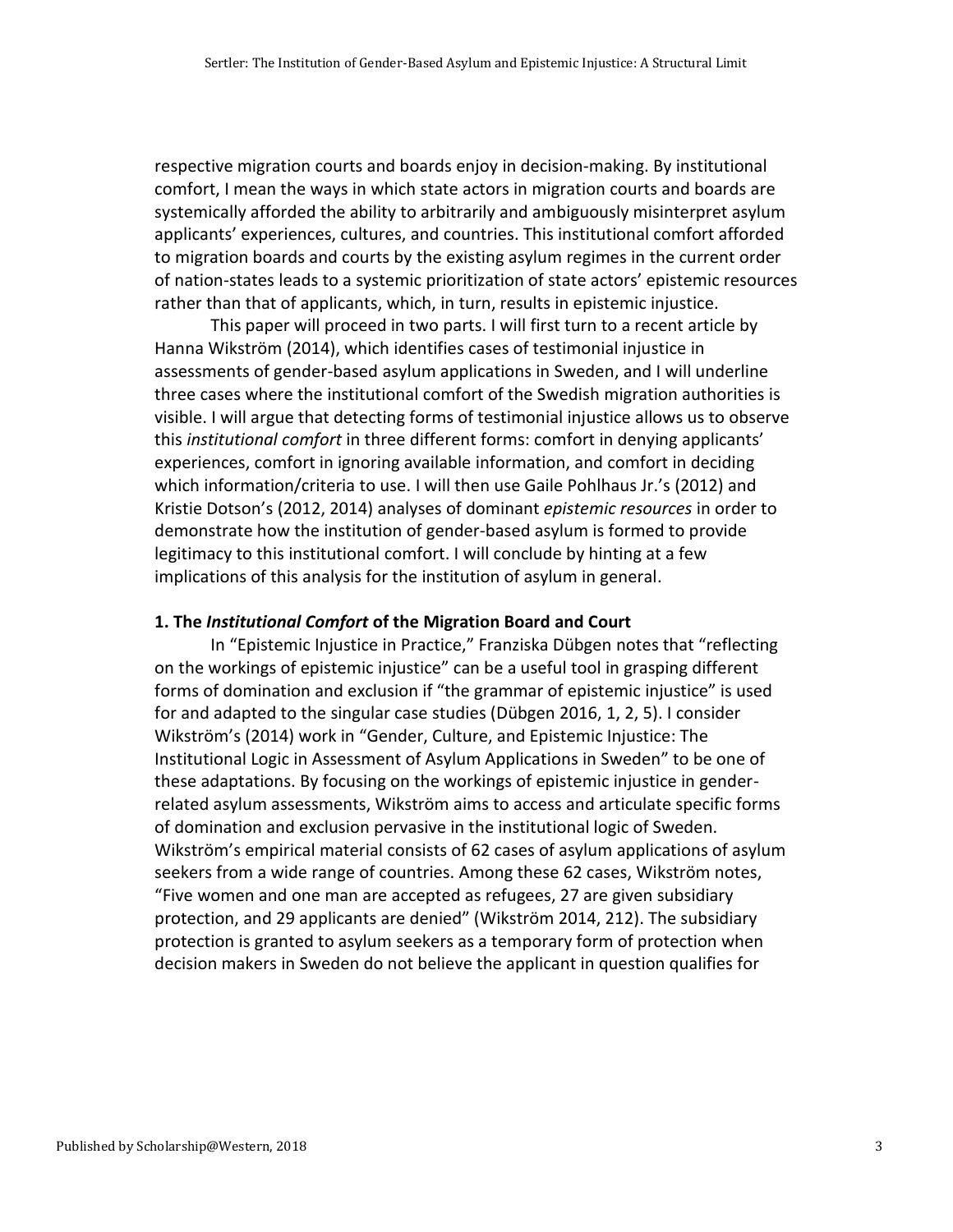refugee status, and thus as a temporary form of protection, it does not offer all the benefits of refugee status.<sup>4</sup>

UNHCR defines an asylum seeker as follows:

. . . an individual who has sought international protection and whose claim for refugee status has not yet been determined. As part of internationally recognized obligations to protect refugees on their territories, countries are responsible for determining whether an asylum-seeker is a refugee or not. . . . This responsibility is derived from the 1951 Convention Relating to the Status of Refugees and relevant regional instruments and is often incorporated into national legislation. (UNHCR 2014, 5n2) 5

The legal definition of refugee status can be found in Article 1 A(2) of the 1951 Convention and the 1967 Protocol Relating to the Status of Refugees:

The term refugee shall apply to any person who . . . owing to well-founded fear of being persecuted for reasons of race, religion, nationality, membership of a particular social group or political opinion, is outside the country of his nationality and is unable or, owing to such fear, is unwilling to avail himself of the protection of that country; or, who, not having a nationality and being outside of the country of his former habitual residence as a result of such events, is unable or, owing to such fear, is unwilling to return to it.<sup>6</sup>

In what follows, I will briefly summarize how Wikström emphasizes the importance of credibility assessments in gender-related asylum applications and highlights how testimonial injustice occurs. I will then cite three exchanges

<sup>4</sup> [https://www.migrationsverket.se/English/Private-individuals/Protection-and](https://www.migrationsverket.se/English/Private-individuals/Protection-and-asylum-in-Sweden/When-you-have-received-a-decision-on-your-asylum-application/If-you-are-allowed-to-stay/Residence-permits-for-those-granted-subsidiary-protection-status-.html)[asylum-in-Sweden/When-you-have-received-a-decision-on-your-asylum](https://www.migrationsverket.se/English/Private-individuals/Protection-and-asylum-in-Sweden/When-you-have-received-a-decision-on-your-asylum-application/If-you-are-allowed-to-stay/Residence-permits-for-those-granted-subsidiary-protection-status-.html)[application/If-you-are-allowed-to-stay/Residence-permits-for-those-granted](https://www.migrationsverket.se/English/Private-individuals/Protection-and-asylum-in-Sweden/When-you-have-received-a-decision-on-your-asylum-application/If-you-are-allowed-to-stay/Residence-permits-for-those-granted-subsidiary-protection-status-.html)[subsidiary-protection-status-.html.](https://www.migrationsverket.se/English/Private-individuals/Protection-and-asylum-in-Sweden/When-you-have-received-a-decision-on-your-asylum-application/If-you-are-allowed-to-stay/Residence-permits-for-those-granted-subsidiary-protection-status-.html) Also see:

[http://www.bamf.de/EN/Fluechtlingsschutz/AblaufAsylv/Schutzformen/Subsidiaere](http://www.bamf.de/EN/Fluechtlingsschutz/AblaufAsylv/Schutzformen/SubsidiaererS/subsidiaerer-schutz-node.html) [rS/subsidiaerer-schutz-node.html.](http://www.bamf.de/EN/Fluechtlingsschutz/AblaufAsylv/Schutzformen/SubsidiaererS/subsidiaerer-schutz-node.html)

<sup>&</sup>lt;sup>5</sup> Here, I should note that we should not confuse the legal refugee status granted to asylum seekers with a more common definition of a refugee as "someone who has been forced to flee his or her country because of persecution, war, or violence" [\(http://www.unrefugees.org/what-is-a-refugee/\)](http://www.unrefugees.org/what-is-a-refugee/).

 $6$  The convention is available at [http://www.unhcr.org/en-us/1951-refugee](http://www.unhcr.org/en-us/1951-refugee-convention.html)[convention.html.](http://www.unhcr.org/en-us/1951-refugee-convention.html)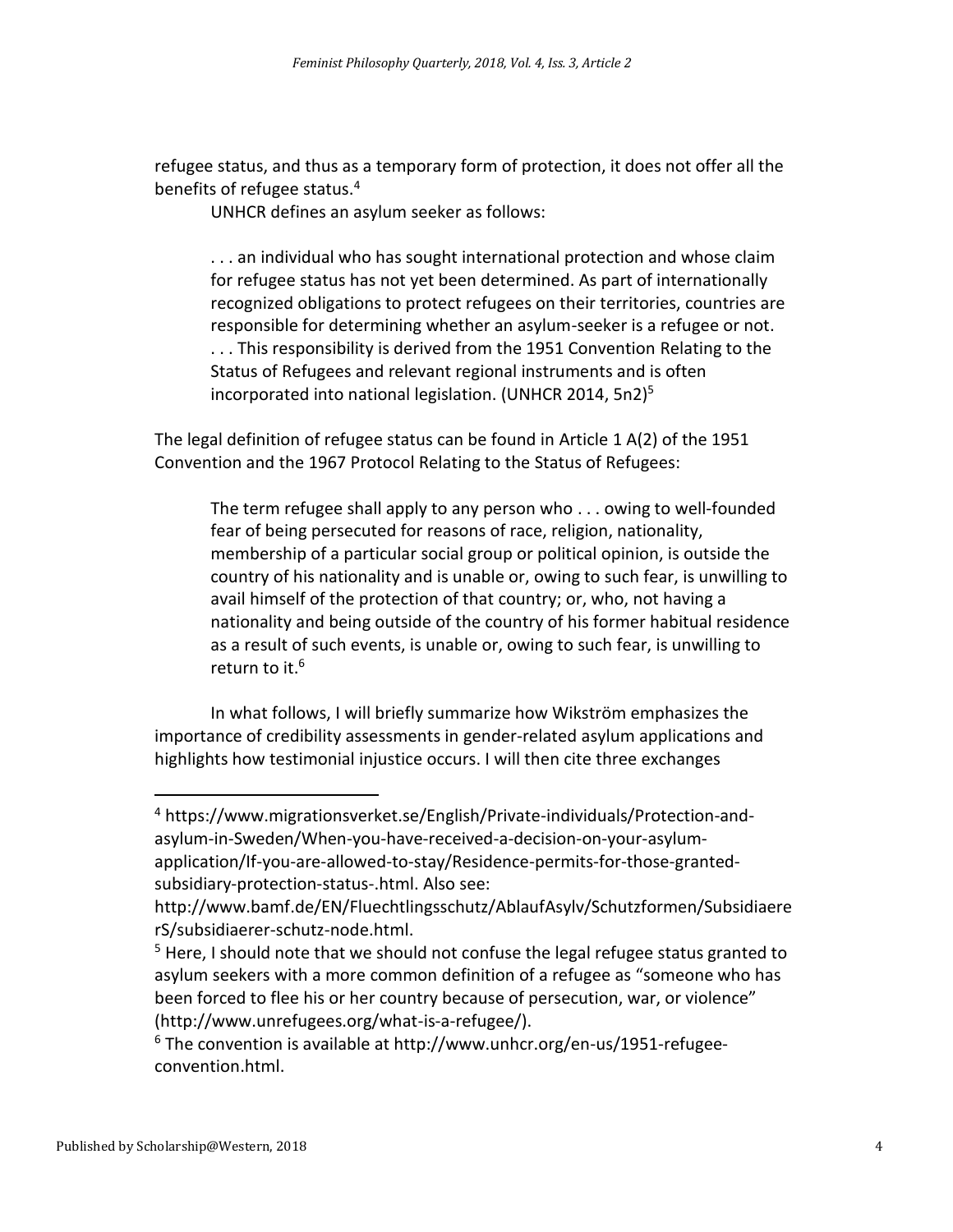Wikström narrates between an asylum applicant and the Migration Board or Court that have resulted in subsidiary protection rather than refugee status.<sup>7</sup> According to Wikström, the frequent use of subsidiary protection rather than refugee status in gender-related persecution cases suggests that decision makers in Sweden fail to recognize the kinds of persecution in question as gender-related persecution, and thus fail to recognize those applicants as entitled to asylum (Wikström 2014, 211). The following three exchanges can be used to articulate the institutional *comfort* the respective migration courts and boards enjoy in *deciding* how to read, interpret, and process the cultures and the countries in question and the applicants' experiences within them.

Institutional comfort, here, refers to how migration boards and courts are systemically afforded the ability to arbitrarily and ambiguously misinterpret asylum applicants' experiences, cultures, and countries. In other words, the institutional comfort calls attention to the discretionary space systemically afforded to state actors within their institutional roles and how *easily* this discretionary space can be used to produce inconsistent, ambiguous, and arbitrary assessments of applicants' experiences.<sup>8</sup> Even though the existence of discretionary space is not unusual for the institution of asylum in general, how *easily* it can used by state actors to negate applicants' narratives, where gender-related persecution is a consideration, is worrisome (Baillot, Cowan, and Munro 2014; McKinnon 2016; Querton 2012).

The internationally inconsistent approach to gender-based asylum exacerbates this situation further. The UN High Commissioner for Refugees initially has suggested that gender-based claims and gender-related persecution can be evaluated under the category of "membership of a particular social group" (Musalo 2010; UNHCR 1991). $9$  They further encouraged states to develop their own

 $<sup>7</sup>$  I should note here that Wikström's analysis (2014) is more complicated and</sup> extends further than what I will be focusing on here. A significant part of the analysis, for instance, tracks how "gender-based" cases are understood to mean cisgender and heterosexual women's cases. Although I briefly mention the importance of the question of "what counts as gender-based or gender-related" in the next paragraph, I do not provide a detailed analysis of that problem in this paper. See McKinnon 2016 for further discussion.

<sup>&</sup>lt;sup>8</sup> I thank the reviewers for helping me clarify this point.

<sup>&</sup>lt;sup>9</sup> As Musalo (2010) highlights, this was after EXCOM Conclusion No. 39 in 1985 stating that "states, in the exercise of their sovereignty, are free to adopt the interpretation that women asylum-seekers who face harsh and inhuman treatment due to their having transgressed the social mores of the society in which they live may be considered as a 'particular social group' within the meaning of Article 1 A(2)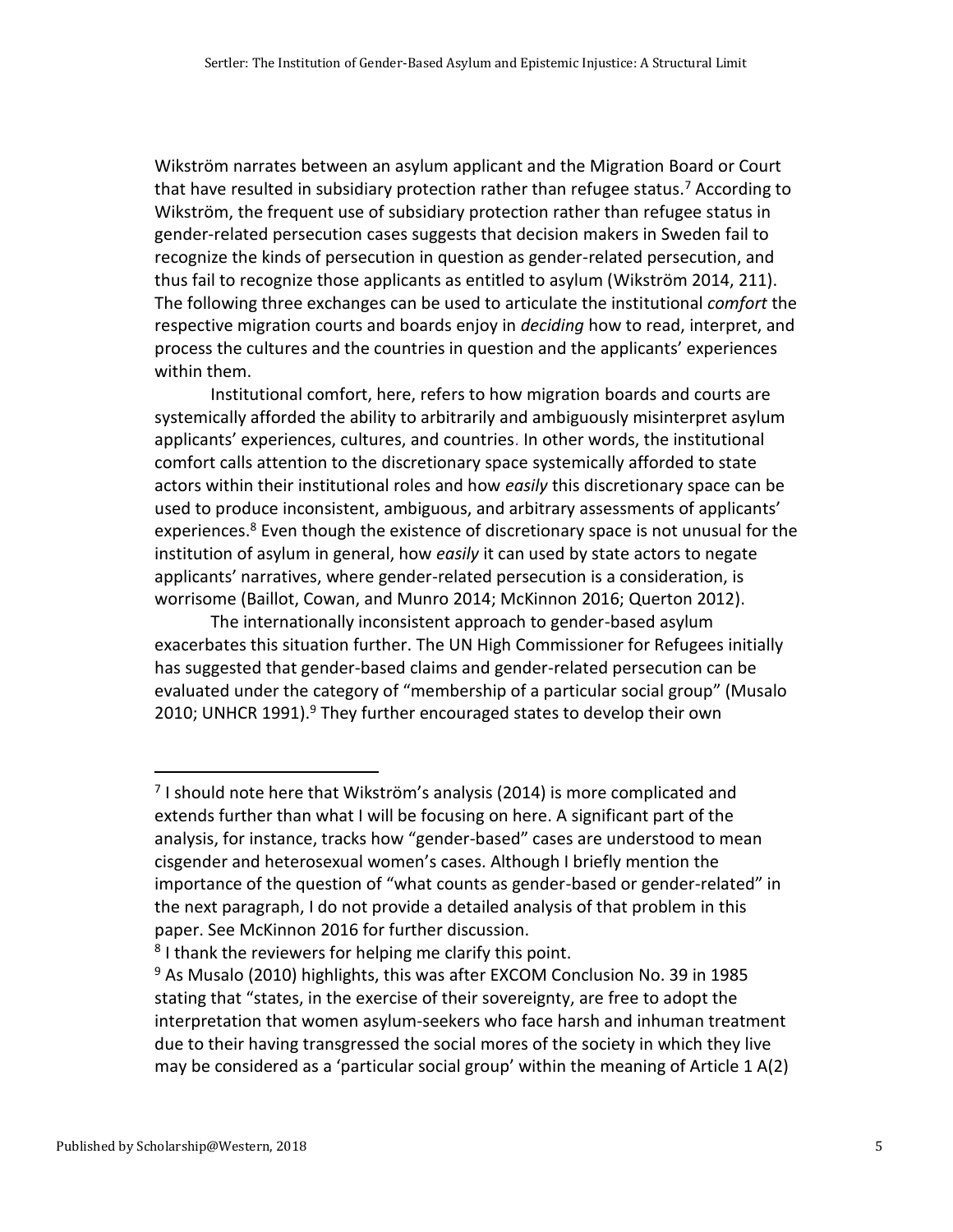guidelines for gender-based asylum claims, and in 2002 they issued new guidelines to encourage a gender-sensitive interpretation to the refugee convention as a whole (Musalo and Knight 2002, 59; UNHCR 2002). These efforts, of course, do not guarantee a clear and consistent approach to gender-based asylum. In a recent report, for instance, Christel Querton notes that despite the common understanding that refugee convention requires a gender-inclusive and gender-sensitive approach "there are vast and worrying disparities in the way different EU Member States handle gender-related asylum claims" (Querton 2012, 2). This is especially concerning because how we answer 'why and how gender matters' for the determination of refugee status relies on how we answer the following questions: At what point does discrimination become persecution? What constitutes protection in the country of origin? What does it mean to belong to a particular social group? What can be counted as gender-based or gender-related? Thus, within this context, I take institutional comfort to refer to how the institution of gender-based asylum is structured to enable its state-actors to carry out systemically arbitrary and ambiguous assessments of applicants' cases comfortably.

To start the asylum process in Sweden, applicants register with the Migration Board, and the board reaches an initial decision. If the decision is negative, it can be appealed at the Migration Court and afterwards at the Migration Court of Appeal. In court, Wikström states, the board becomes the counterpart to the applicant and their lawyer. The assessments, Wikström says, focus on the reasons for asylum and the credibility of the applicant's narrative. The applicant has to present and justify that her fear of persecution is well grounded. That is to say, the applicant has to provide information about their country and their position within their country of origin, which will later be compared with the "available information" that the migration authorities have on the country in question. In Sweden's case, this available information is usually retrieved from the country information database:

The approach to, and nature of, Country of Origin Information in Sweden is factual. . . . Lifos [database] is a compilation of "facts." The idea is that there are a number of observable facts about countries and societies that can be captured and structured in a database. The underlying logic seems to be that anyone . . . can use these facts to come to the right (and thus the same)

of the 1951 United Nations Refugee Convention" ([http://www.unhcr.org/en](http://www.unhcr.org/en-us/excom/exconc/3ae68c43a8/refugee-women-international-protection.html)[us/excom/exconc/3ae68c43a8/refugee-women-international-protection.html\)](http://www.unhcr.org/en-us/excom/exconc/3ae68c43a8/refugee-women-international-protection.html).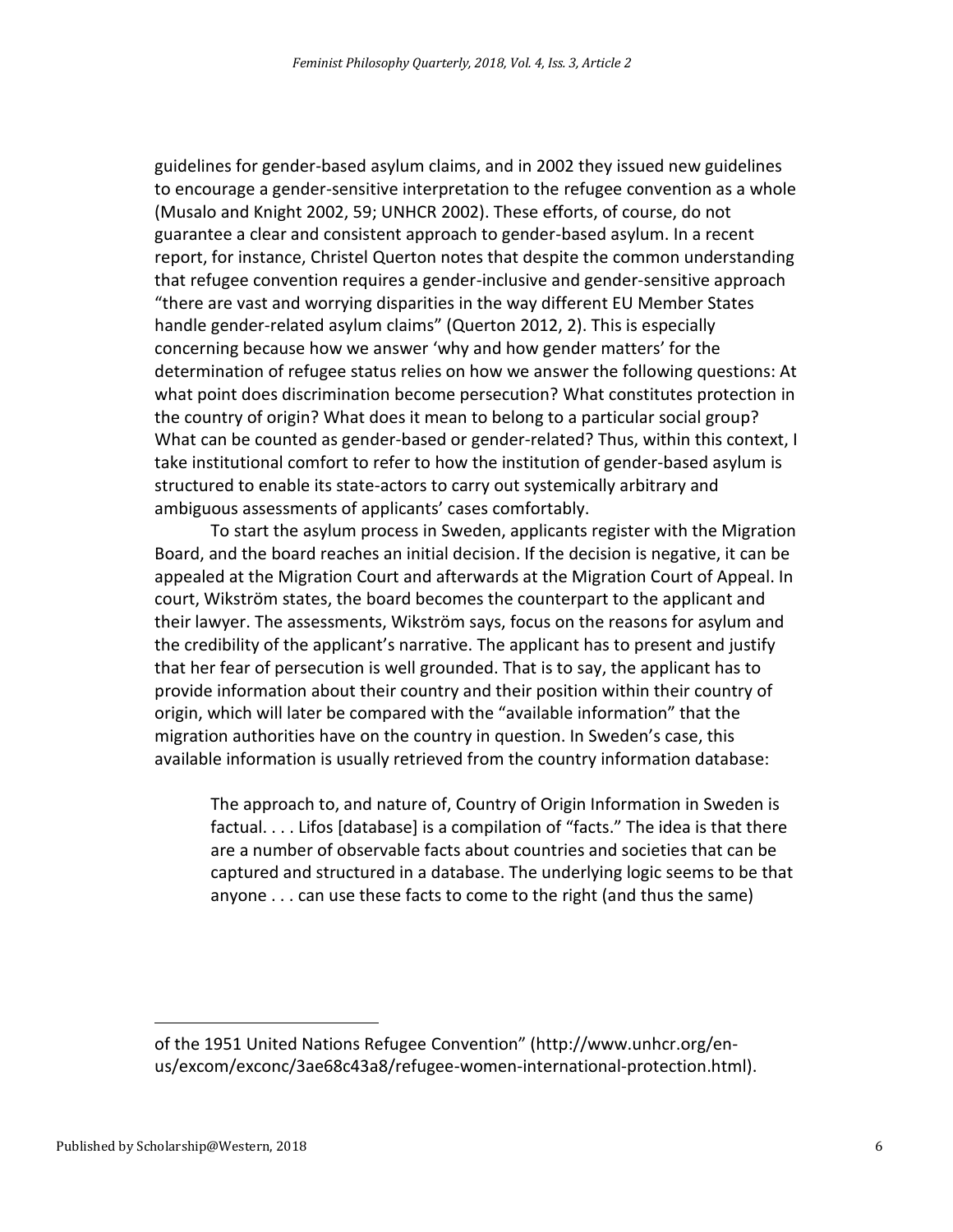conclusion." (Flärd 2007, 38, quoted in Wikström 2014, 215; Wikström's brackets and ellipses)<sup>10</sup>

This comparison between the information given by the applicant and the information retrieved from the database is crucial because it allows authorities to justify first whether the applicant's reasons for asylum are well grounded and further whether there is possibility of protection in the country of origin, which, then, negates the reasons for asylum application. Within this context, Wikström suggests, "asylum assessments largely rest on credibility assessments," which leads to the argument that asylum applicants suffer from testimonial injustice (Wikström 2014, 210). 11

Testimonial injustice, for Miranda Fricker, "occurs when prejudice causes a hearer to give a deflated level of credibility to a speaker's word" (Fricker 2007, 1). The prejudice in question tracks "the subject through different dimensions of social activity—economic, educational, professional, sexual, legal, political, religious, and so on," and therefore relates to social identity in a systematic way (Fricker 2007, 27). Fricker calls such prejudice "identity prejudice" and argues that in a central case of testimonial injustice, a speaker "receives a credibility deficit owing to identity prejudice in the hearer" (28). In other words, testimonial injustice occurs when

<sup>&</sup>lt;sup>10</sup> Wikström (2014, 215) also notes that Lifos (the country information database) relies on a realist/positivist paradigm that the migration authorities depend on in forming their beliefs.

 $11$  Wikström defines epistemic injustice at the beginning of the article by presenting Fricker's definition of testimonial injustice and hermeneutical injustice together and does not necessarily announce for every case she mentions whether it amounts to testimonial injustice, hermeneutical injustice, or both. One case where she clearly indicates an instance of hermeneutical injustice is related to the use of gender in law, which I will not discuss here. However, since the cases (and especially what I choose to emphasize about the cases here) bring up the issue of credibility assessments, I'm categorizing them as testimonial. I should also note here that because Fricker's (2007) initial discussion of hermeneutical injustice assumes one set of collective hermeneutical resources and does not differentiate between making sense to ourselves and making sense to (different) others (as discussed by Dotson [2012], Mason [2011], Medina [2013], and Pohlhaus [2012]), applying that notion to asylum applicants and their cases has to be done very carefully (cf. Rusin and Franke 2010). That is one reason why I think a discussion of hermeneutical injustice in the context of gender-based asylum should be addressed in a separate paper. Also see Medina 2017 for further discussion on hermeneutical injustice.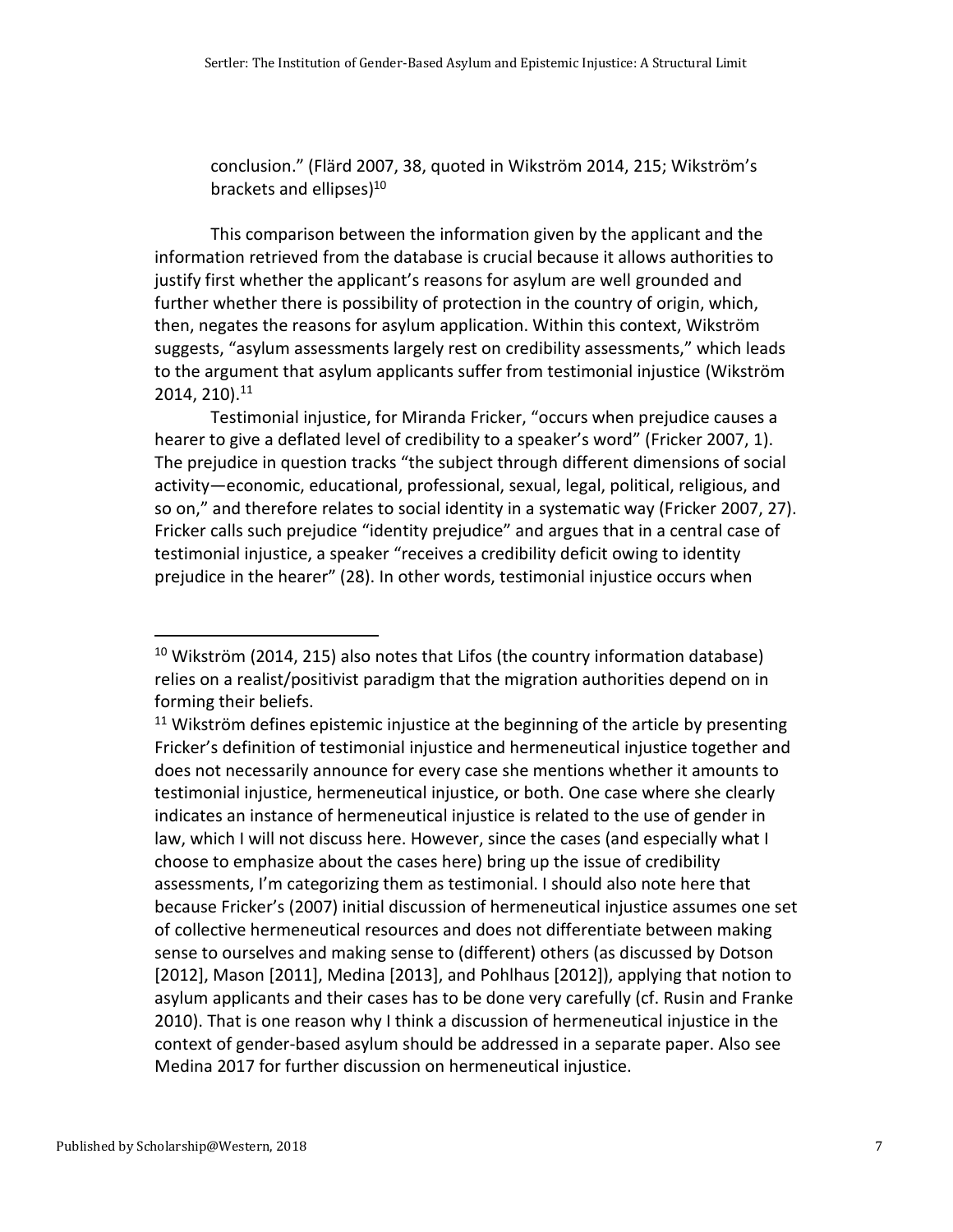there is an identity-prejudicial credibility deficit in the hearer that is caused by a negative identity-prejudicial stereotype, which is defined by Fricker as

a widely held disparaging association between a social group and one or more attributes, where this association embodies a generalization that displays some (typically, epistemically culpable) resistance to counterevidence owing to an ethically bad affective investment. (Fricker 2007, 35)

The following exchanges between the Migration Board and the applicants demonstrate how the board gives applicants a deflated level of credibility based on its stereotypical understanding of the culture, the culture's norms, and how the culture forms identities. In these exchanges, we witness the Migration Board demonstrating a strong "disinclination to believe" in the applicants' testimonies (Dotson 2012, 27). For Wikström, "epistemic injustice becomes evident as the reasoning of the authorities shows how arguments of culture are primarily used to negate individual claims, and in that resistance to and deviations from dominant cultural norms [that the Board assumes/considers itself to know] are not seen credible" (Wikström 2014, 214; citing Fricker 2007). "As such," she continues, "epistemic injustice" [or testimonial injustice] occurs when applicants suffer from "a deflated level of credibility" compared to other sources of information (Wikström 2014, 215).

It seems to me, then, that detecting cases of testimonial injustice in assessment of asylum applications allows us to observe the *institutional comfort* the Migration Board enjoys in three different forms: comfort in denying applicants' experiences, comfort in ignoring available information, and comfort in deciding which information/criteria to use. In what follows, I will discuss each comfort through an exchange between an applicant and the migration authorities.

### **A. The comfort in denying applicants' experiences:**

This comfort refers to the ease with which the Migration Board is able to reject the reality of an applicant's experiences. In other words, it refers to how easily the Migration Board can reject a lived reality as narrated by an applicant especially when the lived reality does not correspond to how decision makers understand these applicants, cultures, and countries (Wikström 2014, 214). Wikström explains:

Sara is an applicant of Kurdish descent and from Iraq. She claims that her family arranged for her to be married against her will. Despite this, she had a sexual relation with a work colleague of hers. One day Sara's brother caught the couple in her family's residence and a fight and shooting ensued. Sara fled and went to the police. An officer told her he would have killed her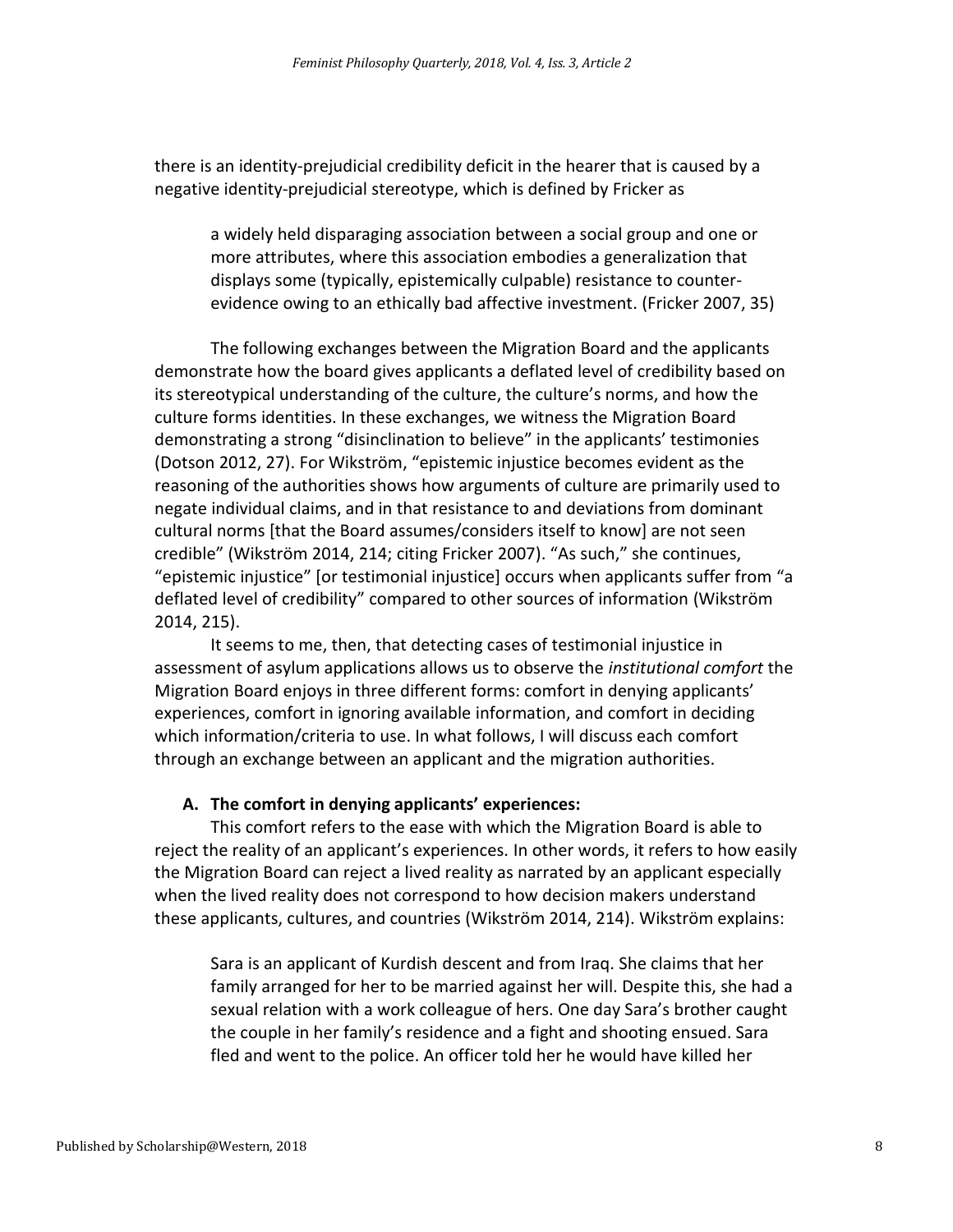himself had she been his sister, and that the police could not do anything "since it was an honour-related crime" (Verdict 15:2). The Board (MB) turned Sara's application down because it did not find her credible:

MB: It is odd and not very likely that she would initiate a sexual relation with another man when she knows she is going to marry her cousin. . . . That she would be so blinded by love and disregard the consequences is not a reasonable explanation, with the culture that is prevalent in northern Iraq and with her family traditions in mind. . . . Furthermore, it must be considered striking that, at her age, an arranged marriage has not occurred earlier. (Verdict 15: 3)

[. . .]

[When] Sara responds to a number of things she claims the Board has misunderstood, she also states that: "It is not strange for women to initiate secret relationships." (Verdict 15: 4) (Wikström 2014, 214, quoting the Migration Board verdict; unbracketed

ellipses are Wikström's) 12

In this case, we witness the Migration Board giving Sara a deflated level of credibility by relying on stereotypes that label her as a subject that cannot possibly show any agency within a "homogeneous" culture that has full control over its subjects.<sup>13</sup> The interplay between the cultural stereotypes the court holds in terms of what kind of a culture Sara's culture is and the identity-prejudicial stereotype about how a woman in her circumstances behaves (must behave) proves to the board that Sara's testimony cannot be believed. Her experiences are found unreal mostly because her culture is interpreted in an essentialist way. Essentialist, here, refers to the way in which cultures are interpreted to have an essence that is static and present for every member in the same way. As Trina Grillo states:

<sup>&</sup>lt;sup>12</sup> As I have mentioned above, the court later grants Sara subsidiary protection (Wikström 2014, 215). It is important to remember here that, first, subsidiary protection only offers a temporary form of protection and does not offer all the benefits of a refugee status. Second, subsidiary protection in this case, as Wikström notes, suggest that the persecution Sara suffers from is not recognized as the kind of persecution that qualifies for refugee status in light of the 1951 Refugee Convention. Third, I should note here that Sara is granted subsidiary protection only after initially being denied asylum by the board.

<sup>&</sup>lt;sup>13</sup> Also see Narayan (1997) on totalizations/totalizing pictures of cultures (15) and "death by culture".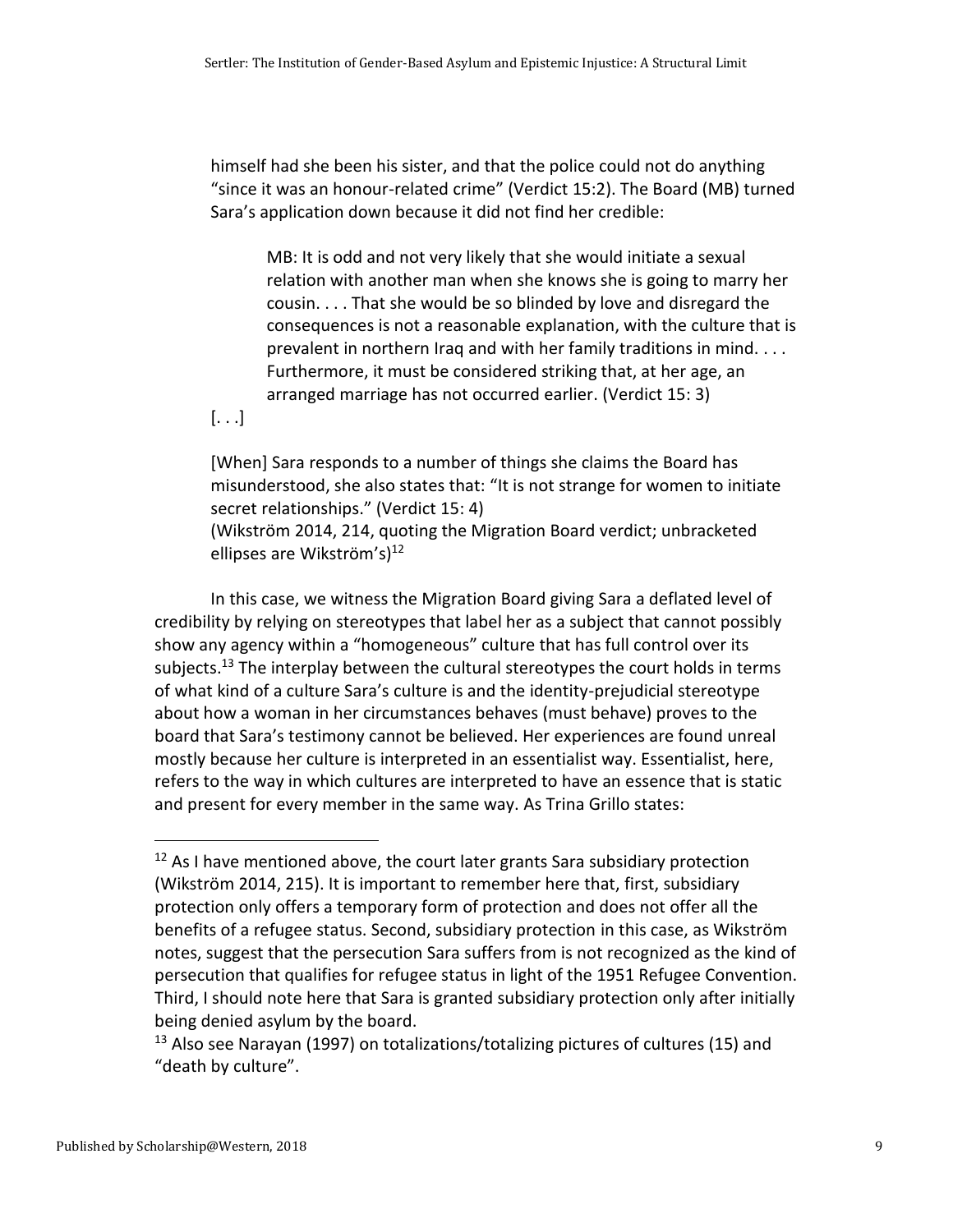An essentialist outlook assumes that the experience of the group under discussion is a stable one, one with a clear meaning, a meaning constant through time, space, and different historical, social, political, and personal contexts. (Grillo 1995, 19)

This interpretation, while rendering applicants' cultures intelligible for decision makers, also demonstrates how gender-based violence is not only salient but also "endemic and essential" to those cultures (McKinnon 2016, 30).<sup>14</sup> As a result, an essentialist frame of culture places gender-based violence "at the core of what it means to live as a woman in the region and these countries" (McKinnon 2016, 30). It also ends up "racializing" and "ethnicizing" gender-based violence as well, where gender-based violence is understood to be an essential problem of certain "races" and "ethnicities" (McKinnon 2016, 30). In other words, when the board listens to Sara, they do so through a frame in which "non-white" women seem intelligible insofar as they are without any agency, and their cultures seem intelligible insofar as they are all oppressive. Thus, the board uses the fact that Sara's narrative does not fit into a monolithic "image of an average third world woman" who is "powerless" and doesn't have any agency as a reason to find her experiences unintelligible (Mohanty 1988, 65, 66). What is striking here is the comfort, the ease, with which the Migration Board can find her experiences to be unreal or unlikely to occur when she tells them specifically that they are not.

### **B. The comfort in ignoring available information:**

This comfort refers to the ease with which the Migration Board can overlook and disregard the information provided in applicants' testimonies. This comfort can be read as both underlying and caused by the first comfort I identified. This is because the ease with which the board declares an applicant's experiences unreal due to essentialist approaches to cultures enables its members to overlook the available information provided in the testimony. At the same time, ignoring the available information that is present in testimony (such as the fact that it is not strange for women to start sexual relationships) allows the board to sustain its approach to Sara's "culture." Thus, giving applicants a deflated level of credibility prevents the board from paying attention to the information present in testimonies or enables them to disregard the available information present in testimonies. This becomes clear in Nesrin's case:

<sup>14</sup> Also see McKinnon 2012.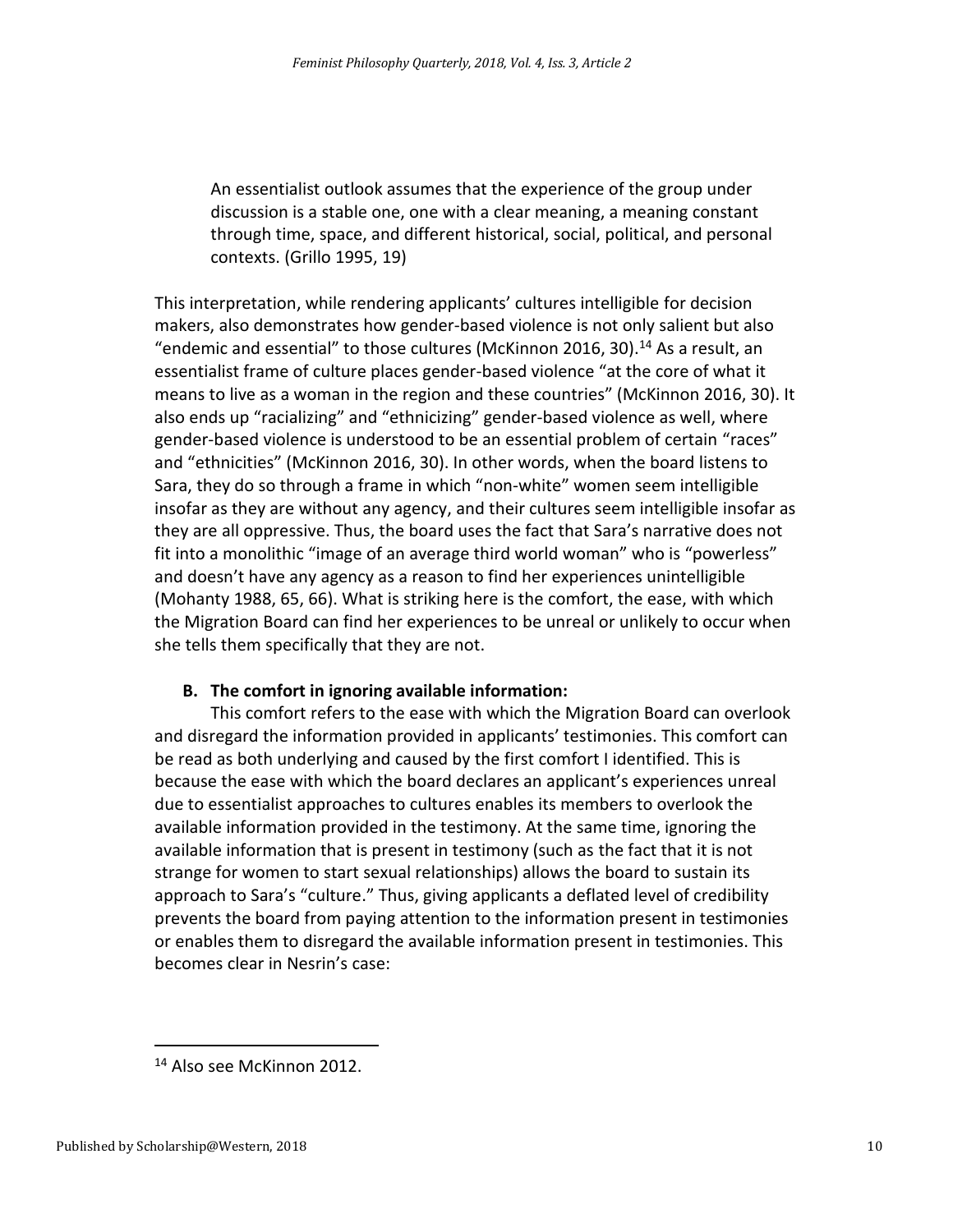Nesrin is of Kurdish origins and from Iraq. She claims to have had a love affair with Omed. Nesrin's family rejected Omed's proposal to Nesrin, as she was promised to a cousin of hers. As a result of the proposal, Nesrin's family repeatedly abused and threatened her and Omed. While the couple prepared to escape the country, Omed was murdered by Nesrin's family and Nesrin managed to escape through the aid of a women's organization. (Wikström 2014, 212–213)

Wikström explains that in the case of Nesrin,

the Board finds the protection of abused women in northern Iraq satisfactory:

> MB: For abused women there is generally a possibility of good enough protection against HV<sup>15</sup> (Verdict 12: 4).

They further state that:

MB: Nesrin did not make contact with the police, other authorities or alternative mediation institutions in Iraq [for her protection] before seeking international protection (Verdict 12: 5). (Wikström 2014, 215; bracketed insertion is Wikström's)

In Nesrin's case, the board does not believe her testimony that the protection in her own country was not a possibility anymore. The board seems to question Nesrin's capacity to evaluate her own situation and decide that "going to the police was not an option." More importantly, the board (in order to maintain that there was sufficient protection in Iraq) ignores the fact that Nesrin's brother, uncle, and cousin were employed by the police force. Thus, they ignore the fact that going to the police for Nesrin would be equivalent to going back to her family. Furthermore, the board ignores "Nesrin's claim that it was a women's shelter that helped her to escape" (Wikström 2014, 216). As Wikström highlights, ignoring available information seems to be a technique that is frequently used by the Migration Board in order to suggest that the country of origin is still relatively safe and therefore the international protection is not needed.<sup>16</sup>

<sup>&</sup>lt;sup>15</sup> Honour-related violence.

 $16$  Despite the fact that the court later ends up giving Nesrin subsidiary protection, it is important to note here that, similar to Sara's case, her application for asylum is initially denied by the board. However, the court claims that "according to the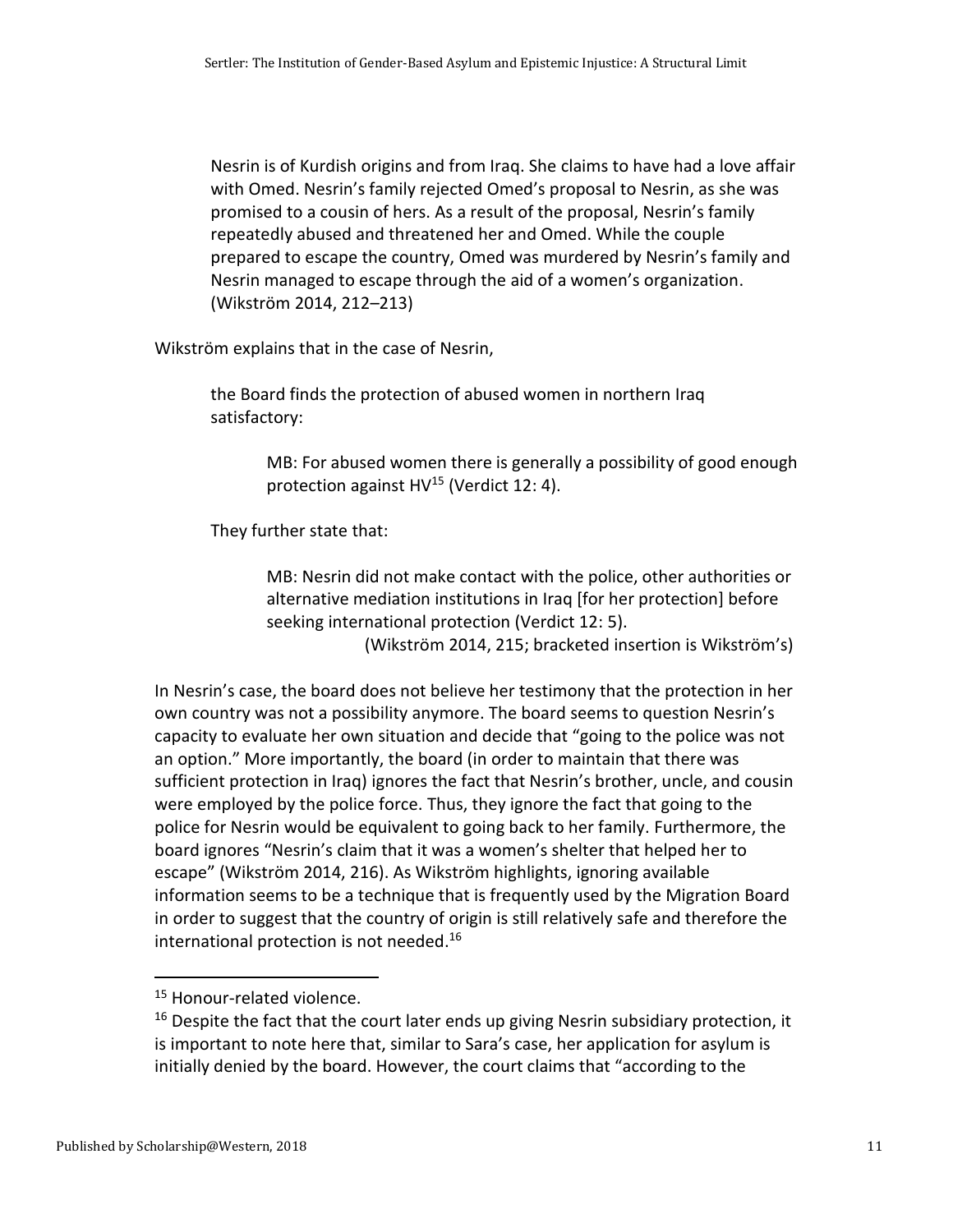## **C. The comfort in deciding which information/criteria to use:**

This comfort refers to the ease with which the migration boards can be arbitrary and ambiguous in their decision-making processes. Wikström describes a third case that demonstrates this comfort:

Almas and Afya are both from Syria; they both refer to HV and claim to have been severely abused by their families and threatened to death; they applied for asylum during the same period of time. In the case of Almas, the ruling court relies on six both national and international country reports, based on which the Court concludes that the lack of protection in the country of origin is established by law:

MC: HV and murders take place all over Syria. *Syrian law statutes impunity or punishment mitigation* in honour-related violations. The State indicates that 30 such murders take place every year. NGOs put the number at 2,000–3,000 such cases. (Verdict 21:  $7)^{17}$ 

The case of Almas is awarded refugee status. In the case of Afya (Verdict 24), only the internal report from the Swedish Board is used as country information. The Board, which in its claim stresses the *equal legal status* of murders with and without honour motives, states:

MB: Generally considered, the number of honour killings has gone down in the country in recent years. It is said that people have become more enlightened and changed their attitudes in this matter. Men more often refrain from killing in the name of honour because they know they will be sentenced to harsh prison terms when they are not granted sentence reductions. (Verdict 24:4)

country information, the authorities in the Kurdish area have made several efforts to stop HV and murders, but that the protection is not necessarily good enough" (Wikström 2014, 216). Nevertheless, the court gives Nesrin subsidiary protection instead of refugee status because it argues that the persecution Nesrin suffers from is not gender-related persecution since the man she had a relationship with is killed as well (213). And because her persecution is not registered as gender-related, she is not granted refugee status.

<sup>&</sup>lt;sup>17</sup> Wikström notes that "the country report from which the number is taken reads '200–300' such cases, not 2000–3000, indicating that the Court misrepresented the number in this citation" (Wikström 2014, 217n4).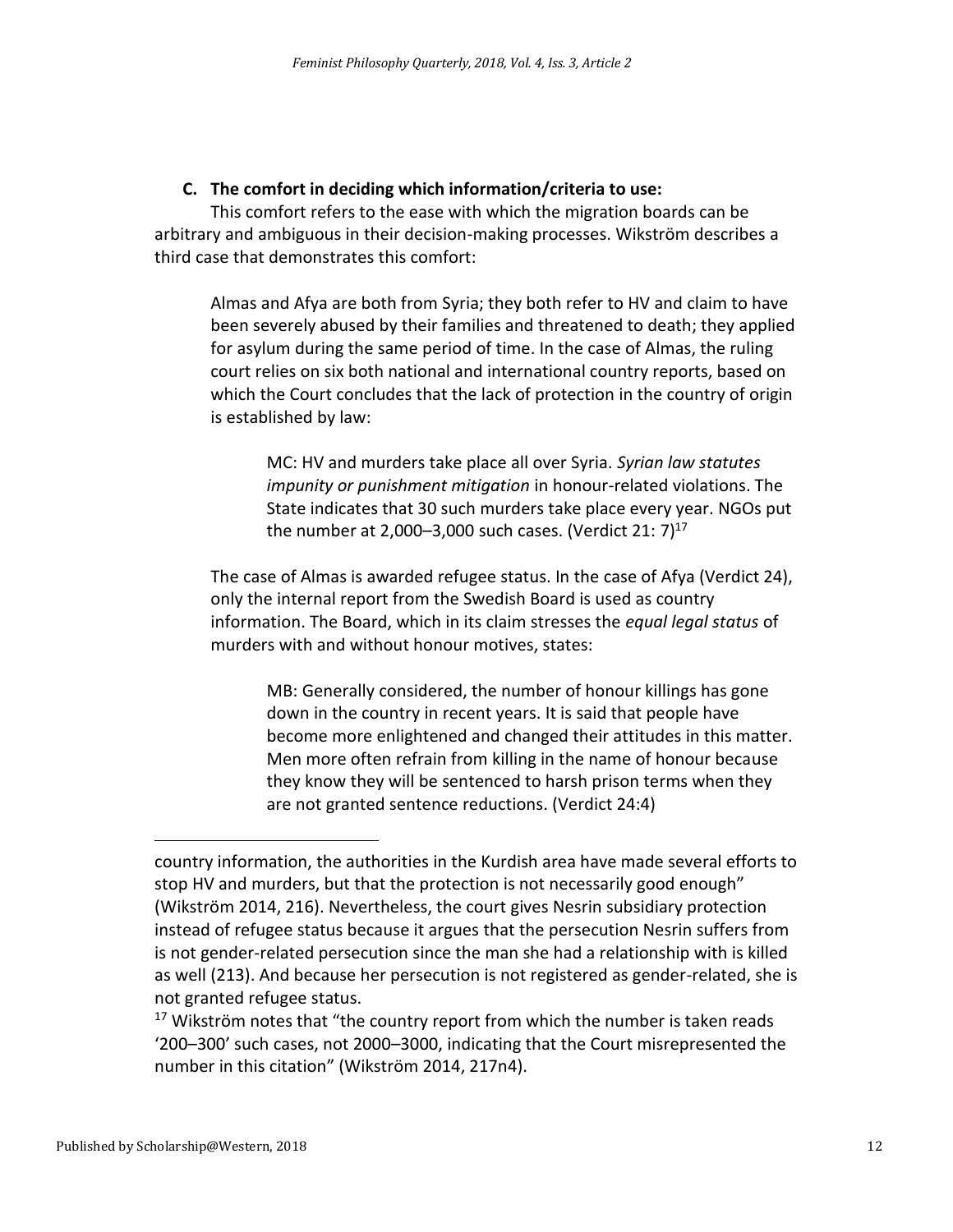This is contradictory to statements made in the case of Almas (Verdict 21). It also differs from what the *Court*, in the case of Afya (Verdict 24: 7), chooses to stress regarding the same country information, namely that HV is said to have "deep cultural roots," that the "police see threats and less serious offences as part of upbringing" and that HV has not been a high priority. The Court also states that:

MC: Any deviation from the family's rules can lead to punishments. Sometimes you kill the person wronged. Many young women are married off to older men in return for payment. . . . NGOs report that between 200–300 women are killed in the name of honour each year. The authorities, however, believe that the number is 30–35. (Verdict 24: 9)

The court refers lack of protection in the country of origin to "habits of culture," and Afya is granted subsidiary protection. (Wikström 2014, 215; Wikström's emphases and ellipses)

The fact that Almas and Afya are both from Syria and claim honour-related violence does not automatically render their cases the same. However, what is striking here is the *comfort* of the Migration Board and Court in turning to different reports concerning honour-related violence in Syria and not identifying why they do so. In other words, the migration authorities can *with ease* refer to the reports of NGOs or not, choose different authorities to count on, and in fact offer two different interpretations of Syria with respect to honour-related violence. This suggests that the Migration Board and Court can read, interpret, and process the cultures and the countries in question as they please. Wikström thinks that the decision processes described in Almas's and Afya's cases "show the arbitrary nature of the use of country information" by the migration authorities (Wikström 2014, 215). The use of country information can be arbitrary, but the fact that the authorities *can arbitrarily decide* which information/criteria to use, speaks to the institutional comfort they enjoy. Thus, the problem is not only that they rely on essentializing and racialized discourses of culture and different country reports, but that they can also be ambiguous and arbitrary in their reliance. This is to say that the courts can easily seem arbitrary about their decisions to choose what information to use, and they can also be ambiguous about how they will use that information.

I have tried to demonstrate above that the Migration Board and Court enjoy a certain institutional comfort that we can disentangle by following an analysis of testimonial injustice in assessments of gender-based asylum applications in Sweden.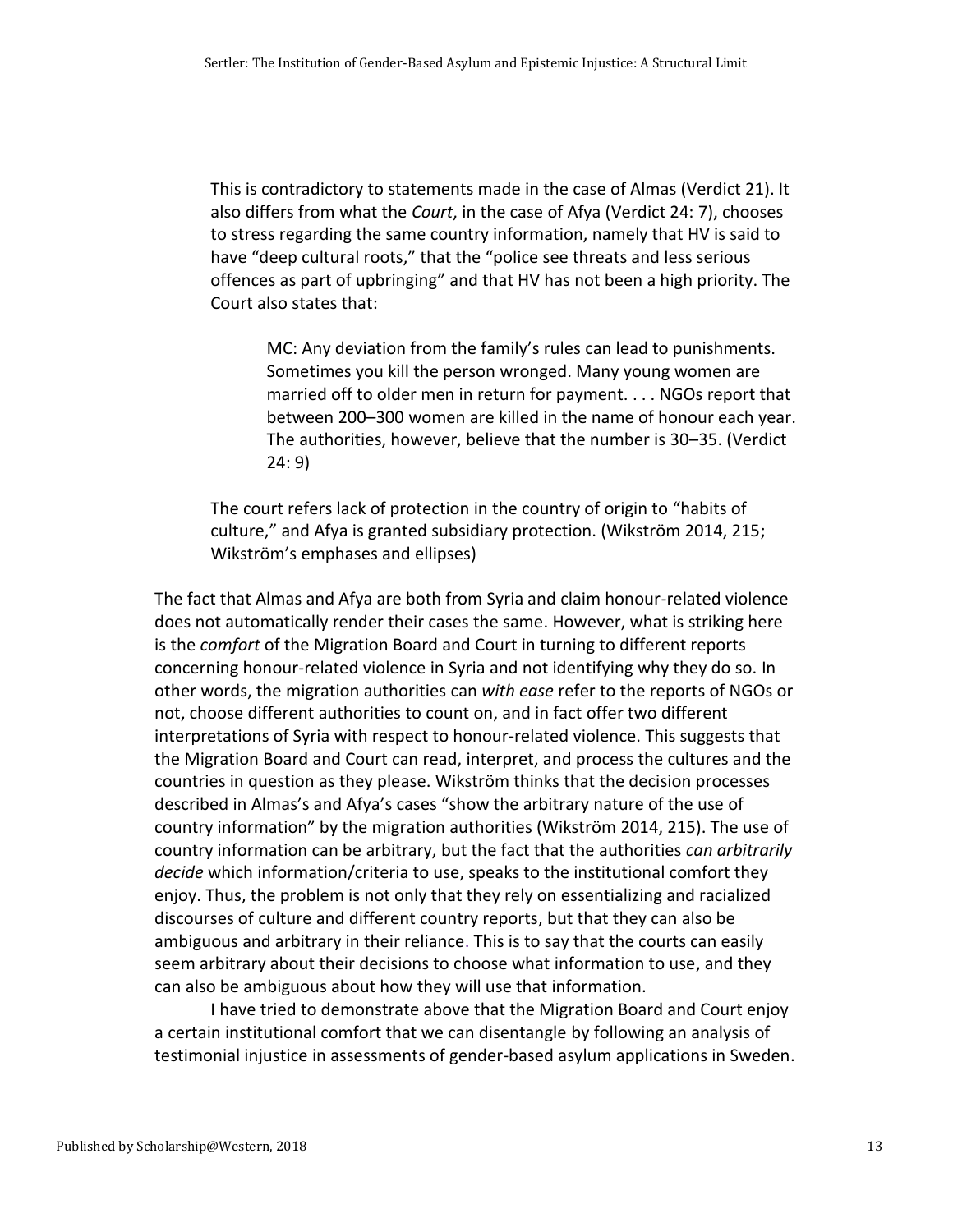This comfort can be seen in three forms: comfort in denying applicants' experiences, comfort in ignoring available information, and finally comfort in deciding which information/criteria to use for evaluations. An analysis of testimonial injustice allows us to address the unwarranted credibility deficit the asylum applicants suffer from. However, what seems to underlie the cases of testimonial injustice is that the board and court can afford to be arbitrary and ambiguous when negating and ignoring applicants' experiences, when selectively determining what is salient about the country in question, and when structuring what "good enough" or "efficient" protection looks like in the country in question. In these cases, the problem is not that the decision makers rely on other reports such as country of origin reports and expert reports to assess these claims. The problem is that the decision makers can afford to be ambiguous and arbitrary in their reliance in a way that usually ends up negating applicants' contributions to these cases. In other words, the Migration Board and Court can afford to be arbitrary and ambiguous in their reconstruction of applicants' experiences, cultures, and countries during the review process. Being able to afford to be arbitrary and ambiguous in processing the cultures, the countries, and the applicants' experiences in a way that negates applicants' own experiences is what comprises this institutional comfort. And this institutional comfort performed in the review process at the same time performs the authority of the current order of nation-states in the existing asylum regimes. In what follows, I aim to show how the institution of gender-based asylum structurally legitimizes this institutional comfort and why that is important.

#### **2. The Structural Limit: Legitimization of the Institutional Comfort**

This institutional comfort is not limited to Sweden's Migration Board and Courts. Other scholars have pointed out that applicants in gender-related asylum cases in the UK and the US get assigned lower epistemic authority and credibility compared to any other source of information (e.g., country of origin reports, websites providing information about these countries, or experts) and suffer from inconsistent, ambiguous and arbitrary assessments (Baillot, Cowan, and Munro 2014; Kelson 1997; Kennady 1998; McKinnon 2016; Neacsu 2003). This is to say that these dynamics that we were able to identify and discuss for these cases are not isolated incidents: they are part of a process that seems to be continuously and regularly juxtaposing how asylum applicants make sense of their situations with how "authorities in respective countries" make sense of applicants' situations. The question I would like to ask is, Can the institution of gender-based asylum as it is practiced today allow an environment where "how applicants make sense of their situations" can be acknowledged and affirmed? I think that the answer is most likely no. This is because, I argue, the institution of asylum is built to legitimize the institutional comfort of migration courts and boards. And this legitimization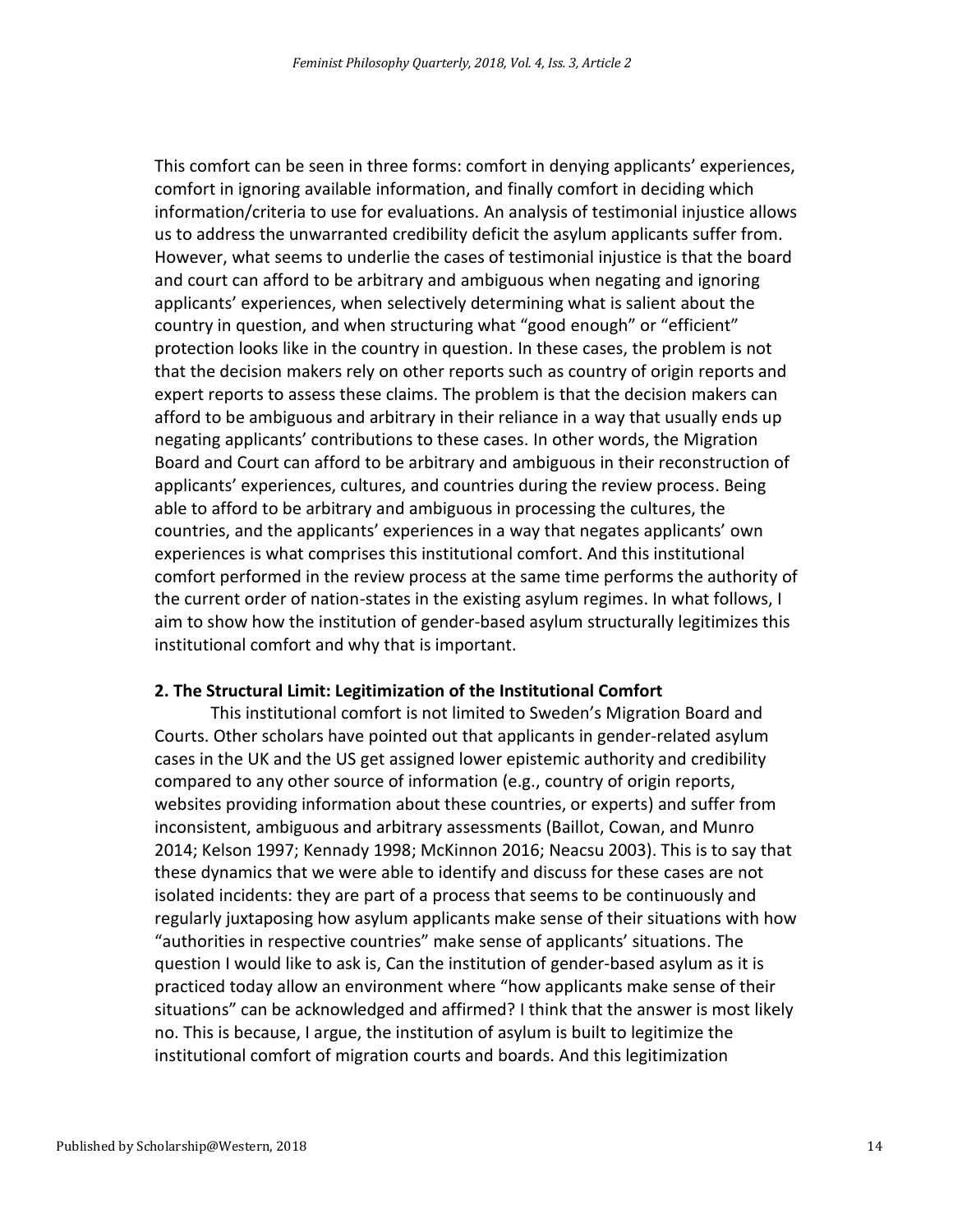prioritizes the epistemic resources of the boards and courts rather than that of applicants. This legitimization further overlooks and actively ignores applicants' epistemic resources. Epistemic resources, here, refers to various sense-making mechanisms that we need in order to make sense of what is salient and relevant in a given situation.<sup>18</sup>

In order to know the world well, Pohlhaus (2012) notes, a knower attends to her world. When a knower attends to her world, her particular location in the world matters since it determines what is more likely for her to notice and attend to (what is salient and relevant for her).<sup>19</sup> Knowers, she continues, need epistemic resources that can make sense of their experiences of attending and noticing things in the world. These epistemic resources are developed and circulated by groups of other knowers who attend to the world in different ways. Thus, she says, in a given epistemic landscape, it becomes important for a knower to be a part of the process of developing epistemic resources that are calibrated based on what is salient for her and at the same time enjoy the already circulating epistemic resources' ability to articulate what is salient for her.<sup>20</sup> However, Pohlhaus notes that "in a socially stratified society, some persons are situated in positions that allow their experiences to count more in the development and circulation of epistemic resources" (Pohlhaus 2012, 718). Thus, when the dominant epistemic resources (developed and circulated) do not suffice to make sense of what is salient for certain knowers who are situated in particular ways, these knowers need to "recalibrate and/or create new epistemic resources" in order to "know the world more adequately" (Pohlhaus 2012, 720). However, since creating new epistemic resources is an interdependent endeavor, that is, one that cannot be completed only by individual efforts, it is easy to imagine different groups that maintain and cultivate different epistemic resources.

Looking at Wikström's narration of Sara's and Nesrin's testimonies, for instance, we see that they know "perfectly well what is happening" to them (Pohlhaus 2012, 725). As knowers, they have the epistemic tools (developed and [re]calibrated collectively) to make sense of their experiences and what those experiences mean within the context of their country. In other words, they have their own sense-making mechanisms. What seems to happen is that the epistemic resources that the migration authorities use to make sense of the world are not

<sup>&</sup>lt;sup>18</sup> Even though I discuss decision makers' epistemic resources here, Akram (2000) points out that epistemic resources of advocates and lawyers can also be problematic.

<sup>&</sup>lt;sup>19</sup> Also see Alcoff 2007, Code 1993, Harding 1991, and Hill Collins 2009.

 $20$  For Dotson (2014), the former relates to the efficiency of epistemic resources, and the latter relates to sufficiency of them.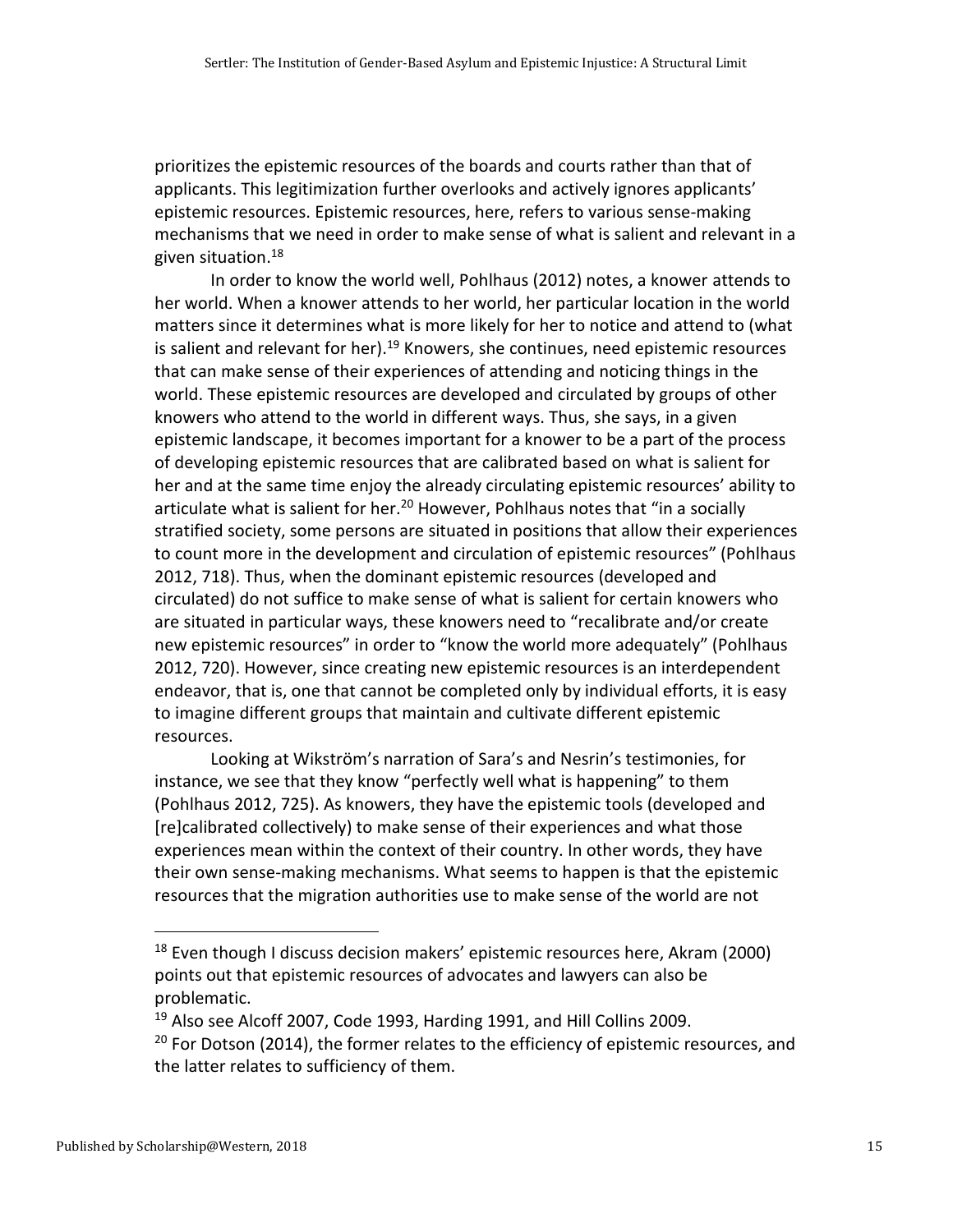calibrated for and do not allow the authorities to understand the "intelligibility" of Sara's and Nesrin's claims (Pohlhaus 2012, 725). As Pohlhaus suggests, "the resources that would call their [the board's] attention to those aspects of the world to which they do not attend are the very ones under contestation" (728). Thus, it is nearly impossible to demonstrate to the board that the epistemic resources they are using to attend to the parts of the world are inadequate without using the epistemic resources that the board dismisses to begin with.

The Migration Board's insistence on using the dominant epistemic resources that cannot make sense of the applicants' testimonies is at the same time a systematic refusal and active undermining of different hermeneutical resources developed and calibrated by the applicants themselves. In other words, the Migration Board's refusal to find Sara and Nesrin credible is not just a mere "not understanding" or an "inability" but an active, systematic and coordinated misinterpretation of the world as it makes sense to Nesrin and Sara (Pohlhaus 2012, 731). In Sara's case, the board *cannot understand* that it is not strange for a woman to initiate secret relationships. In Nesrin's case, the board *ignores* the fact that that she couldn't go to the police and the fact that a women's shelter helped her escape. What seems obvious in both cases is that the board selectively and systematically refers to the epistemic resources that makes sense of the country, the culture, and Nesrin's and Sara's identities in a way that *ends up* negating Nesrin's and Sara's experiences.

Pohlhaus suggests that willful hermeneutical ignorance occurs "when dominantly situated knowers refuse to acknowledge epistemic tools developed from the experienced world of those situated marginally" (2012, 715). "Such refusals," she continues, "allow dominantly situated knowers to misunderstand, misinterpret, and/or ignore whole parts of the world"  $(715).<sup>21</sup>$  For Dotson, in this case, the board commits contributory injustice: The board's "willful hermeneutical ignorance in maintaining and utilizing structurally prejudiced hermeneutical resources thwarts a knower's ability to *contribute* to shared epistemic resources within a given epistemic community by compromising her epistemic agency" (Dotson 2012, 32; my emphasis).<sup>22</sup> Thus, in the cases listed above we witness how the migration

<sup>&</sup>lt;sup>21</sup> Pohlhaus suggests that "willful hermeneutical ignorance may be a type of the broader category of contributory injustice insofar as the former is one way dominant knowers can refuse to acknowledge the significance of contributions of marginalized knowers to the general knowledge pool" (2012, 734).  $22$  For Dotson, epistemic agency concerns "the ability to utilize persuasively shared epistemic resources within a given epistemic community in order to participate in knowledge production and, if required, revision of those same resources" (2012,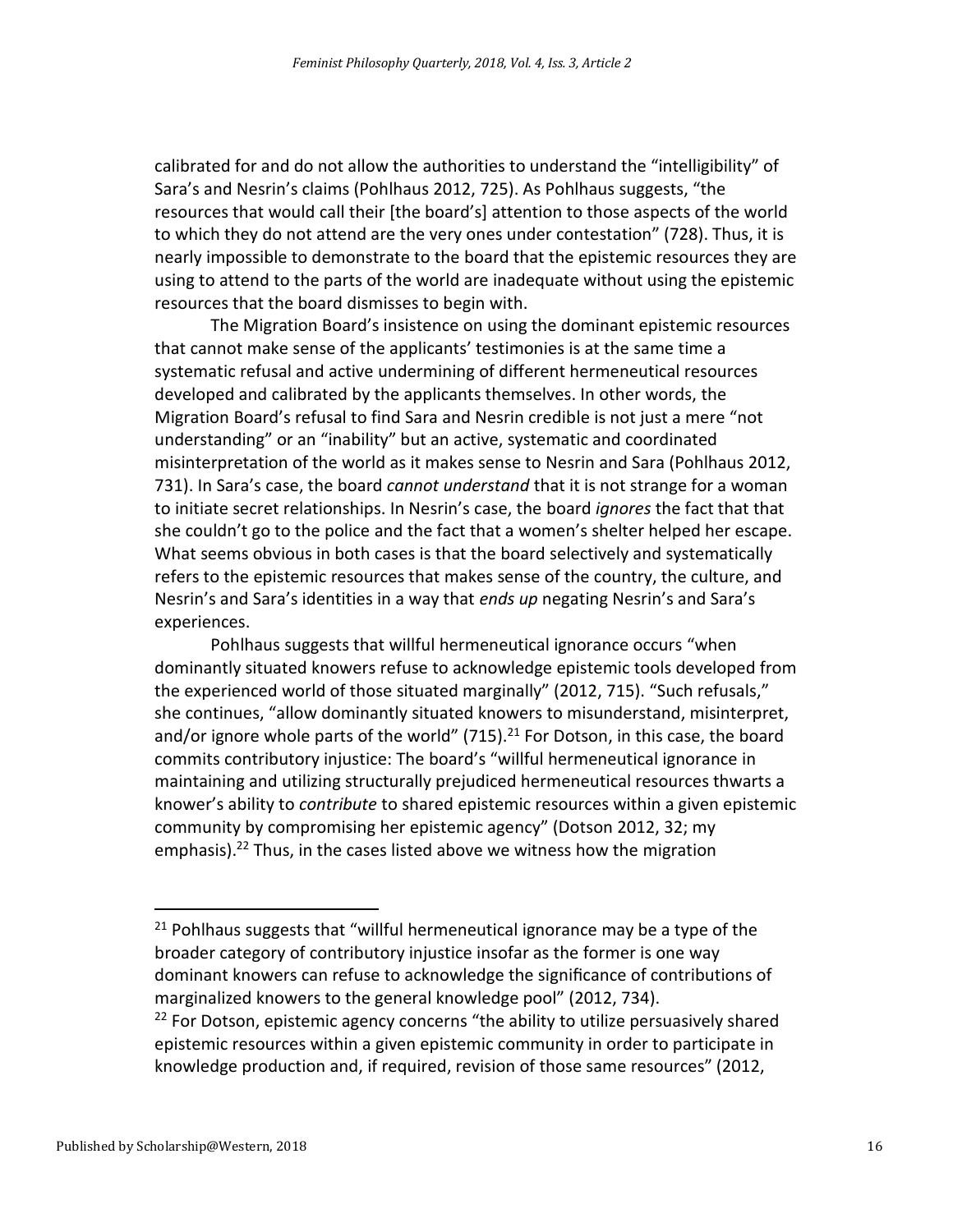authorities can comfortably utilize dominant hermeneutical resources, disregard different hermeneutical resources, dismiss applicants' contributions to the shared epistemic resources, and maintain its ignorance with respect to the applicants' epistemic resources and experiences as a matter of process.

Migration boards and courts do this because the epistemological framework that maintains and sustains the institution of gender-based asylum is structured to provide "legitimacy" to arbitrary and ambiguous use of the epistemic resources of the authorities in the given nation-state that is evaluating the asylum applications as a matter of procedure. The problem here is not only that the institution of genderbased asylum structurally marginalizes and ignores epistemic resources of asylum applicants, but also that the structure of the institution is, to use Dotson's terminology, built to "uphold" and "preserve" the epistemic resources of the evaluative mechanisms in the respective nation-states (Dotson 2014, 131). In other words, the institution of gender-based asylum is structured not to provide the conditions for the possibility of asylum applicants' epistemic resources to be legitimized.

The epistemological framework that sustains the institution of gender-based asylum and provides the legitimacy mentioned above is supported further by another one: "the contemporary order of sovereign nation-states as given" (Malkki 1995, 502). Liisa Malkki calls this "the national order of things." As Malkki argues, "the national order of things secretes displacement, as well as prescriptive correctives for displacement" (516). This is also to say that the entire legal, political, social, historical, and economic culture at work positions refugee claimants as problems for the benefit of the states of refuge (Rusin and Franke 2010). Within this national order of things, "the refugee determination process performs the state's authority to protect the freedom of its citizenry, through the right to exclude refugee claimants on grounds of security and past behavior, and to demand particular manners of civil conduct from those who seek refuge" (Rusin and Franke 2010, 195).

This national order of things, for example, is reflected in the arguments made by opponents to gender asylum. As Karen Musalo suggests, there are usually two kinds of arguments used against gender-based asylum and gender-related persecution (Musalo 2010, 47). The first one states that the 1951 Refugee Convention and the 1967 Protocol were never meant to extend international protection to "domestic" and "private" issues. The second one asserts that accepting gender-based and gender-related claims "will open the floodgates and result in a deluge of claims" (Musalo 2010, 48). Despite UNHCR's efforts to

<sup>24).</sup> She also notes that her definition of epistemic agency is influenced by Cynthia Townley's (2003) definition of agency.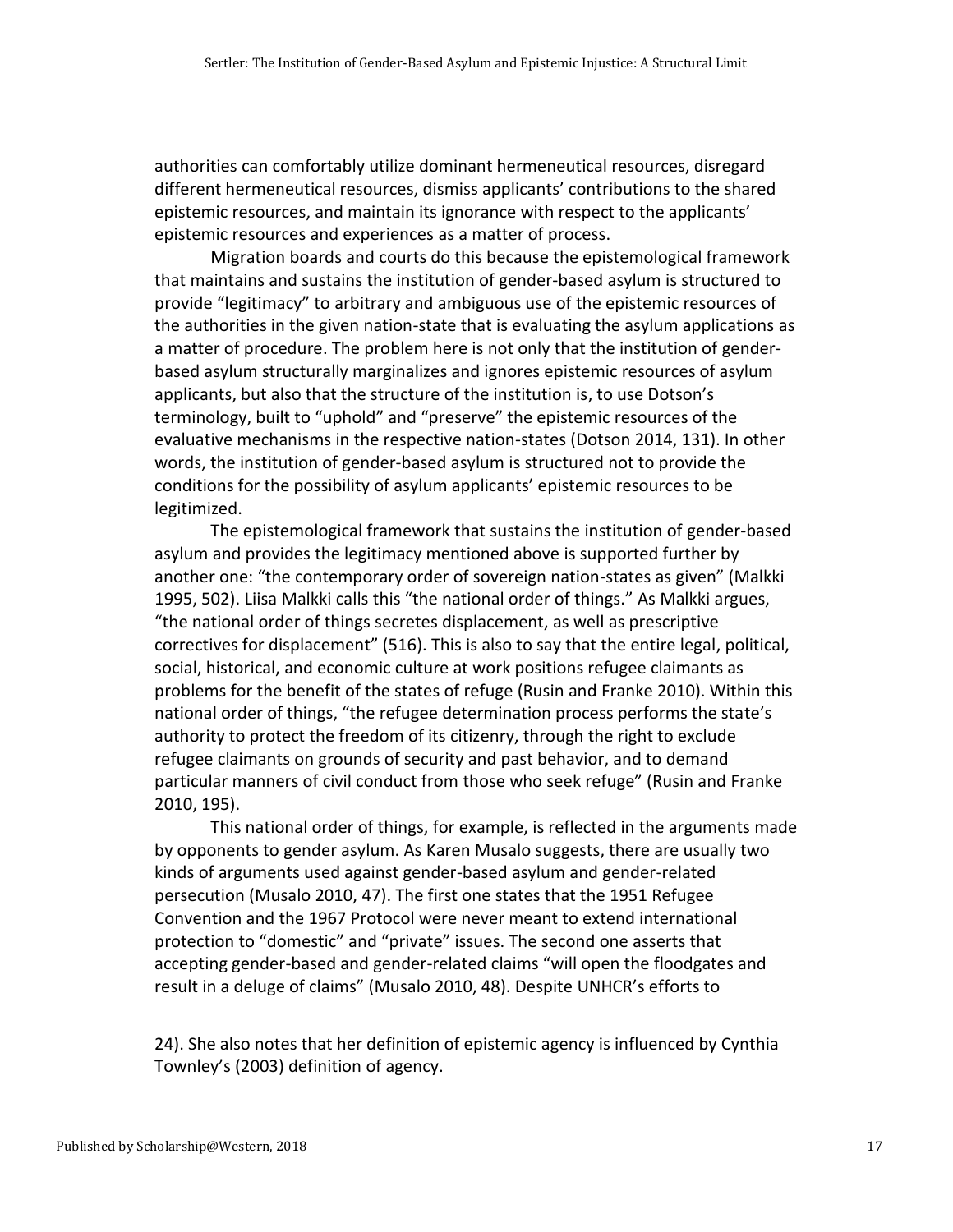encourage a gender-sensitive interpretation of the refugee convention, many countries' failure to follow through guidelines concerning gender-related persecution, their failure to apply their own guidelines in a consistent manner (without forgetting that consistent does not mean just), and their arbitrary interpretation of gender-related persecution demonstrate to us that the current order of nation-states and their border control politics also influence the evaluative mechanisms of those states. Thus, the contemporary order of sovereign nationstates as given facilitates the institutional comfort these migration courts and boards enjoy and legitimizes the epistemological framework that upholds and preserves the dominant epistemic resources, which delegitimize applicants' experiences.

#### **Concluding Remarks**

I have tried to demonstrate that the institution of gender-based asylum has a structural limit, that is, it is structured to produce epistemic injustice at least in the forms of testimonial injustice and contributory injustice. This structural limit becomes visible when we realize how the institution of gender-based asylum is structured to provide *legitimacy* to the *institutional comfort* the respective migration courts and boards enjoy in *deciding* how to read, interpret, and process the cultures and the countries in question and the applicants' experiences within them. In other words, I have followed Wikström's attempt to identify epistemic injustice in gender-based asylum cases and used her article as a case study to show how migration boards and courts are systematically afforded the ability to arbitrarily and ambiguously misinterpret asylum applicants' experiences, cultures, and countries. I've suggested that although testimonial injustice can indicate the unwarranted credibility deficit applicants suffer from, contributory injustice can demonstrate to us how epistemic resources of decision makers are prioritized. Paying attention to this systemic prioritization allows us to underline systemic misinterpretation afforded to migration boards by the existing asylum regimes in the current order of nation-states. Following this analysis, I think it is important to raise at least two questions: (1) What is it that a structural and epistemological analysis can do in this case? (2) Can this analysis be extended to the institution of asylum in general? I now try to answer these questions briefly.

First, it is important to articulate what a structural and epistemological analysis can enable in the context of gender-based asylum. I should note here that the point of this analysis is not to overlook or undermine the success of how genderbased asylum is used by advocates and lawyers to obtain refugee status for many asylum seekers; the point is to understand the failures of this institution better. If the institution of gender-based asylum is structured to produce epistemic injustice, then we have to ask: What do we need to pay more attention to in developing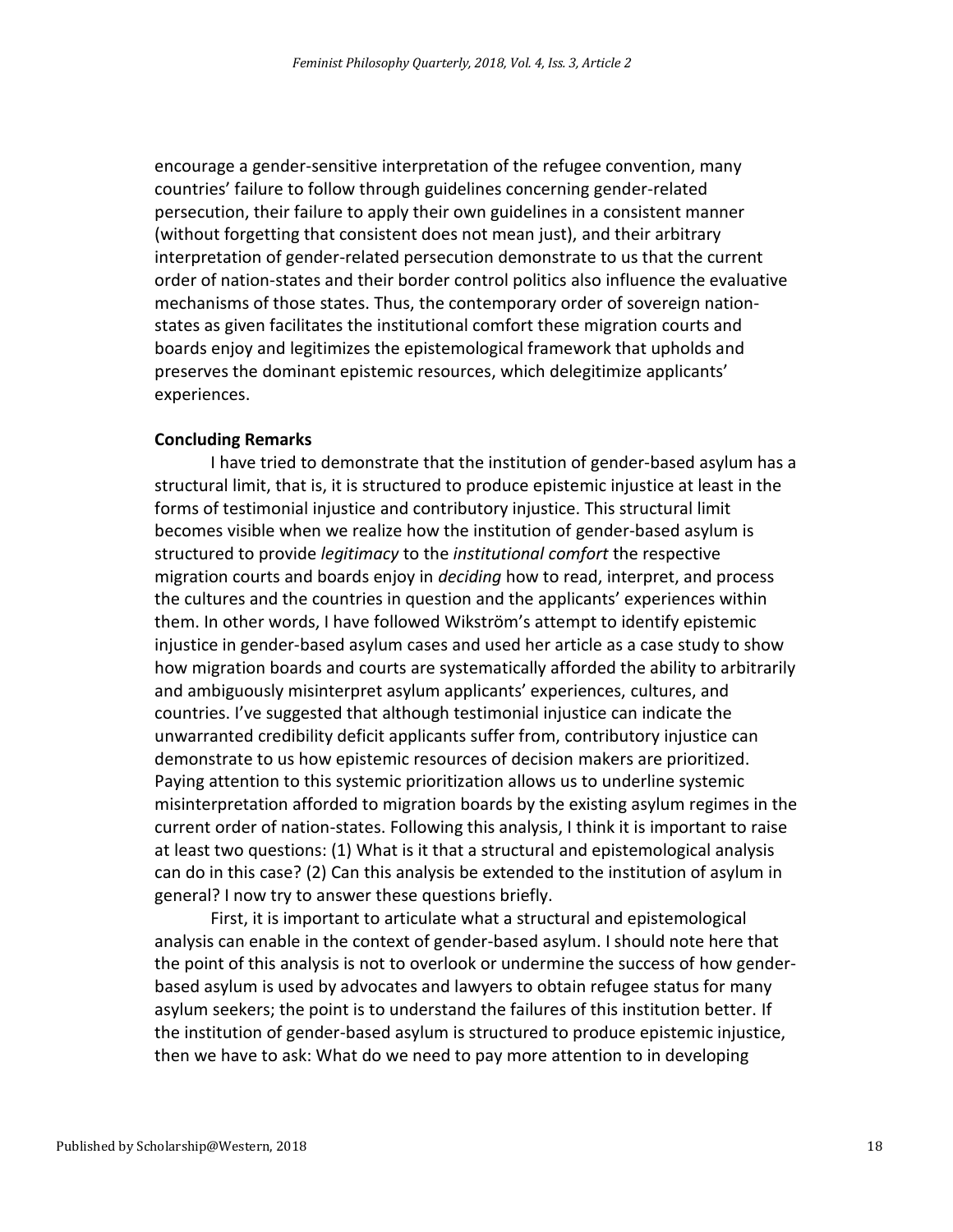guidelines, practices, and policies for gender-related persecution in order to make sure that states comply with the 1951 Refugee Convention when considering gender-related persecution? If, for example, in order to overcome this structural limitation, migration boards and courts need to be able to learn different epistemic resources and to shift among different epistemic resources, the question to ask is, what kinds of institutional practices could enable that? Both Dotson (2012) and Pohlhaus (2012) point out that learning different epistemic resources and being able to use them is not impossible, but it is quite difficult. This is because it requires a fluency in differing hermeneutical resources, which is not easy to achieve.<sup>23</sup> This difficulty further raises the question of what institutional practices can carry migration boards and courts and their evaluative mechanisms closer to that fluency without abusing the material, social, historical, legal, and political power they have held. This question is crucial to remind ourselves that "the law cannot on its own create justice" (Davis 2005, 88). Thus, a structural and epistemological analysis in the context of gender-based asylum can allow us to acknowledge the limits of national and international law, which is significant for projects that plan to create more just institutional practices (Davis 2005, 88).

Furthermore, it is important to ask whether this analysis can be extended to the institution of asylum in general. Is the institution of asylum structured to produce different forms of epistemic injustice? Although answering this question requires a more detailed and extensive discussion, I would like to mention a few points that speak to the importance of raising that question. When discussing refugee claimants in Canada, Jill Rusin and Mark Franke cite an excerpt from an interview with a Nigerian refugee claimant. This claimant complains about the lack of clear guidelines and criteria in courts' interpretation of race, political opinion, and the social and political context in the countries of origin:

To go to the level of the hearing proper, I don't know the criteria that they are using to make their judgements. I told you before about the Nigerian from Viessa state, Orgoniland. I felt he should have won status here but he lost his case . . . I know that that area is being wracked by violence between the indigenes and the government. The people from the area produce the wealth of the country while they are being neglected. They are environmentally being destroyed by the international oil companies: Mobil, Shell, Chevron. Based on my experience of what is going on in that area of the country, anybody from that area is at risk, a refugee in their own country. I feel if somebody from that area can lose his case, do I stand a good chance of winning mine? At least give some clear guidelines. You can make your

<sup>&</sup>lt;sup>23</sup> Also see "incommensurability" in Schutte (1998).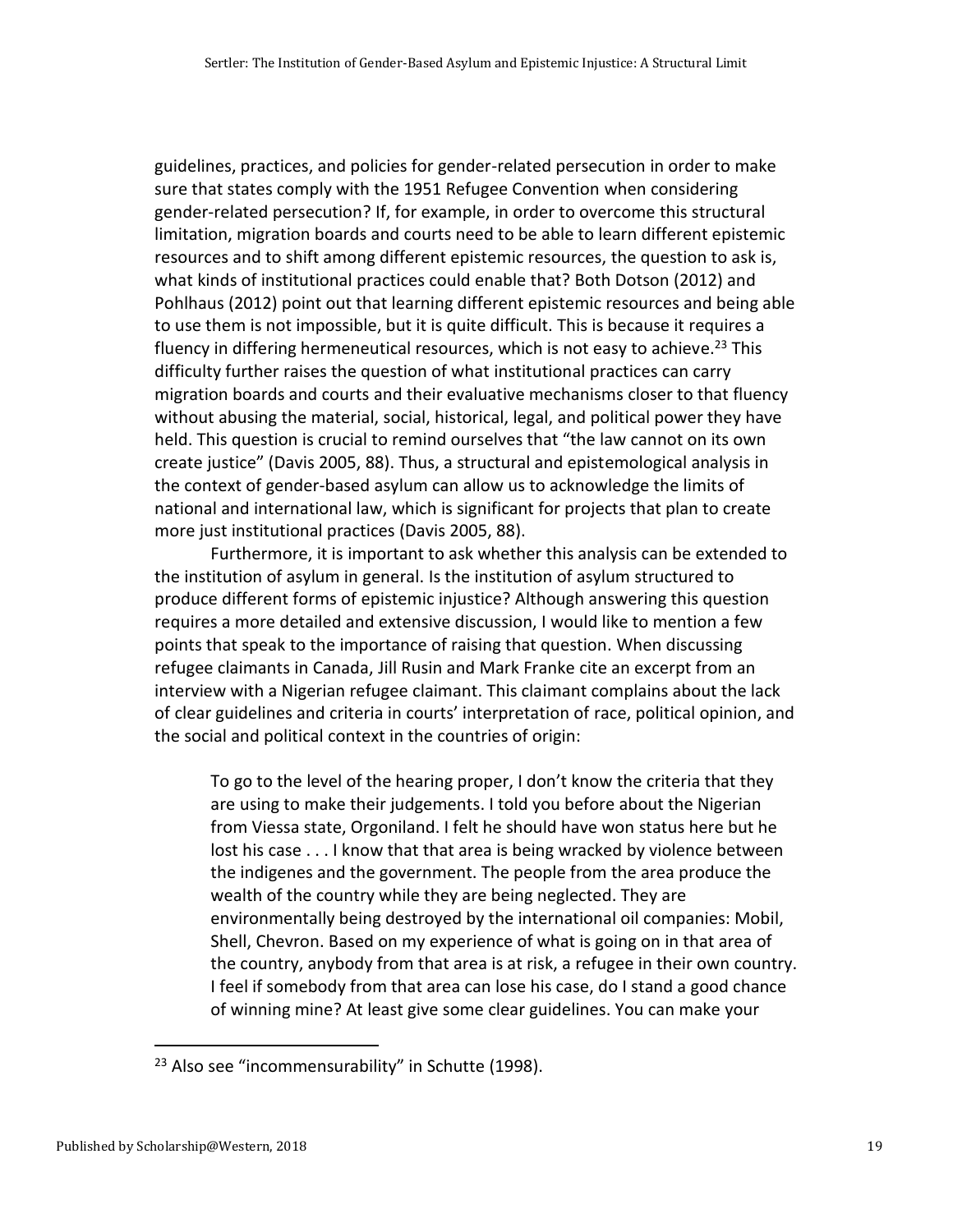claim on race, religion, political opinion . . . but race in what way? It's not that clear. They are making this claim based on their political opinion or for religious reasons only to be told it is not this. . . . It is not fair for people to see the process as a gambling thing . . . cause you never know if you are going to win or not. (Lokhorst 2003, quoted in Rusin and Franke 2010, 188– 189)

This excerpt suggests that decision makers' inconsistent, ambiguous, and arbitrary assessments of applicants' cultures, countries, and experiences can create problems for asylum claims other than those that are based on gender. In other words, state actors' approaches to asylum grounds such as race, political opinion, and religion, can also be arbitrary, ambiguous and inconsistent in a systemic and persistent fashion.

In addition, if we recall the five categories in the 1951 Refugee Convention race, religion, nationality, political opinion, and membership of a particular social group—we can see that it matters significantly whether intersectional analyses can play a significant role in decision makers' approach to applicants' cases. Despite the fact that asylum applicants' experiences can speak to multiple grounds (such as race, gender, religion, and political opinion) in the refugee convention, it is not unusual for decision makers to approach applicants' cases with "expectations based on inappropriate nonintersectional contexts" (Crenshaw 1991, 1251).<sup>24</sup> For instance, some applicants are denied asylum on being found too feminine or not gay enough or based on the importance of class not being understood in relation to gender or based on gender-based violence and sexual orientation-based violence not being considered at the same time (McKinnon 2012, 2016; Neilson 2005; McDonald-Norman 2017). These issues show us that it is crucial to acknowledge the failures of the dominant epistemic resources employed by decision makers and to discuss the structural limits of the institution of asylum in general.

The UNHCR, in a 2012 report, states that "wealthier countries that are geographically removed from crisis zones implement numerous measures to deter and prevent the arrival of asylum-seekers" (UNHCR 2012, 9). This is to say that current asylum procedures are further influenced by how states manage immigration in general. According to the UNHCR (2012), the increasing border control mechanisms<sup>25</sup> make the institution of asylum less and less meaningful as a way of protecting refugees. However, the practice of asylum not only is made more

<sup>&</sup>lt;sup>24</sup> Also see Anthias 2012, McKinnon 2012, and McKinnon 2016.

<sup>&</sup>lt;sup>25</sup> Border control mechanisms such as "border closures, push-backs, interception at sea, visa requirements, carrier sanctions, and offshore border control" (UNHCR 2012, 10).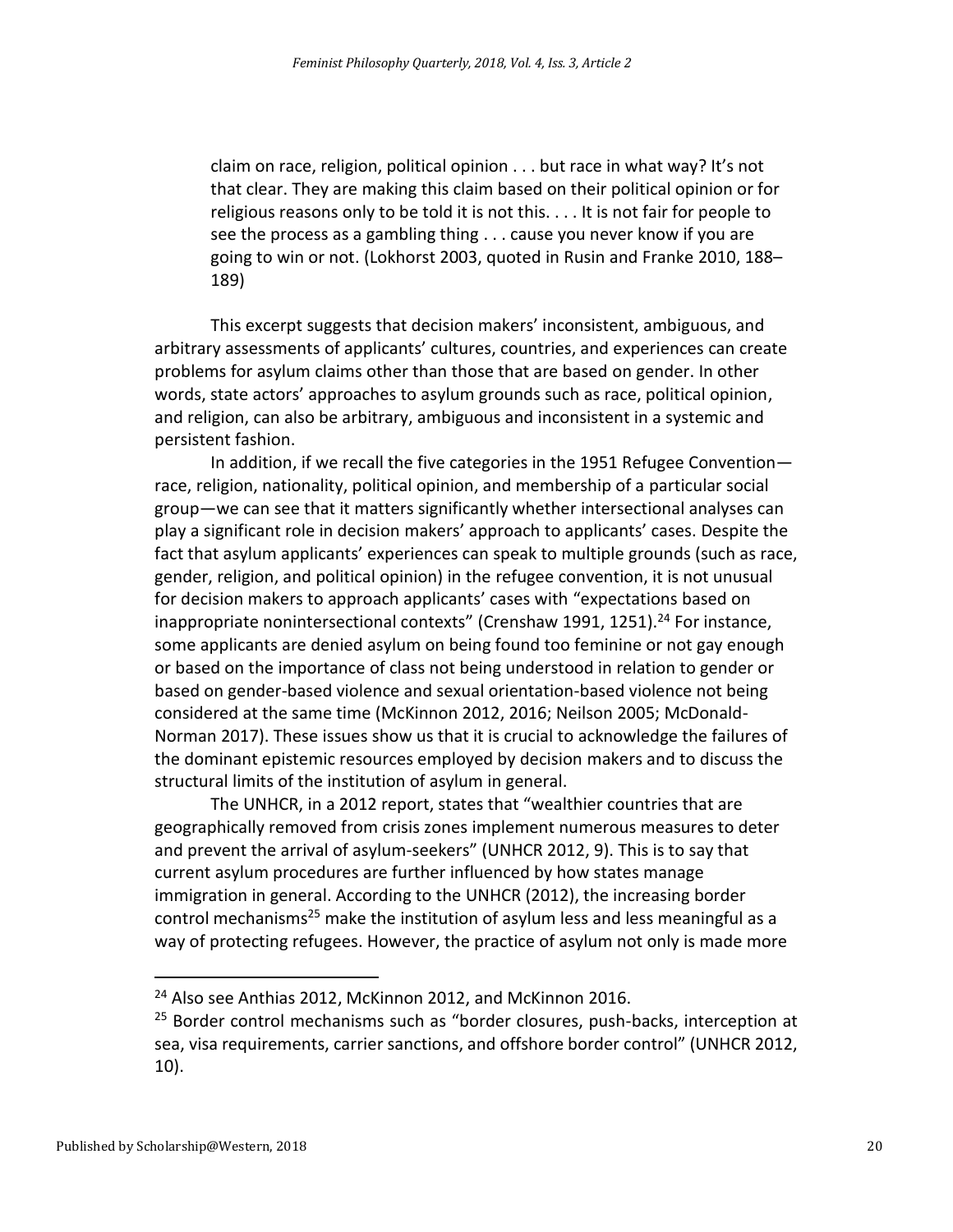difficult and complicated, but also is "fraught with inconsistencies" (UNHCR 2012, 10). States do not have a consistent understanding of asylum and offer very different types of protection. These inconsistencies, the UNHCR notes, undermine the integrity of the international refugee protection system (2012, 10). Within this context, then, paying attention to the structural limits of the institution of asylum is not only important for reforming or rebuilding asylum practices but also for "reimagining" and building other types of institutions, ideas, and strategies for international protection (Davis 2005, 71).Diagnosing and recording the failings of the institution of asylum, in other words, can be useful for evaluating how "we" respond to forced displacement and for coming up with different ways to address forced displacement.

## **References**

- Akram, Susan. M. 2000. "Orientalism Revisited in Asylum and Refugee Claims." *International Journal of Refugee Law* 12 (1): 7–40.
- Alcoff, Linda M. 2007. "Epistemologies of Ignorance: Three Types." In *Race and Epistemologies of Ignorance*, edited by Shannon Sullivan and Nancy Tuana, 39–57. Albany: State University of New York Press.
- Anthias, Floya. 2012. "Transnational Mobilities, Migration Research, and Intersectionality: Towards a Translocational Frame." *Nordic Journal of Migration Research* 2 (2): 102–110.
- Baillot, Helen, Sharon Cowan, and Vanessa E. Munro. 2014. "Reason to Disbelieve: Evaluating the Rape Claims of Women Seeking Asylum in the U.K." *International Journal of Law in Context* 10 (1): 105–139.
- Bauman, Emily, and Sarah D. Miller. 2012. "Comprehensive Literature Review of Global Public Policy: Creating a Framework for Understanding Global Refugee Policy." Refugee Studies Centre, Working Paper Series, No. 87. University of Oxford. Accessed June 8, 2018.

[https://www.rsc.ox.ac.uk/publications/comprehensive-literature-review-of](https://www.rsc.ox.ac.uk/publications/comprehensive-literature-review-of-global-public-policy-creating-a-framework-for-understanding-global-refugee-policy)[global-public-policy-creating-a-framework-for-understanding-global-refugee](https://www.rsc.ox.ac.uk/publications/comprehensive-literature-review-of-global-public-policy-creating-a-framework-for-understanding-global-refugee-policy)[policy.](https://www.rsc.ox.ac.uk/publications/comprehensive-literature-review-of-global-public-policy-creating-a-framework-for-understanding-global-refugee-policy)

- Betts, Alexander, and Jean-François Durieux. 2007. "Convention Plus as a Norm-Setting Exercise." *Journal of Refugee Studies* 20 (3): 509–535.
- Code, Lorraine. 1993. "Taking Subjectivity into Account." In *Feminist Epistemologies*, edited by Linda Alcoff and Elizabeth Potter, 15–48. New York: Routledge.
- Crenshaw, Kimberlé. 1991. "Mapping the Margins: Intersectionality, Identity Politics, and Violence against Women of Color." *Stanford Law Review* 43 (12): 1241– 1299.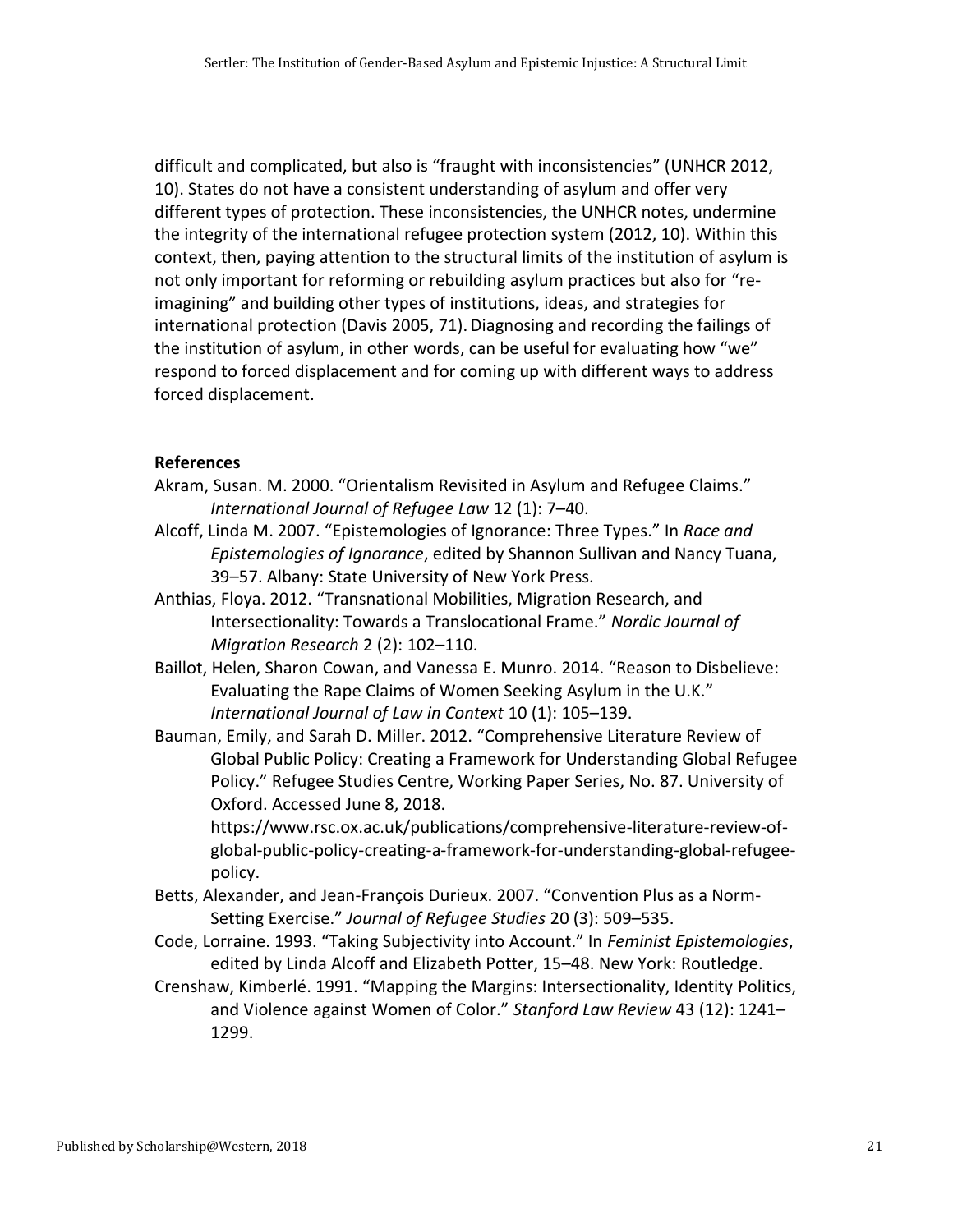- Davis, Angela. 2005. *Abolition Democracy: Beyond Empire, Prisons, and Torture*. New York: Seven Stories Press.
- Dotson, Kristie. 2012. "A Cautionary Tale: On Limiting Epistemic Oppression." *Frontiers: A Journal of Women Studies* 33 (1): 24–47.
- ———. 2014. "Conceptualizing Epistemic Oppression." *Social Epistemology: A Journal of Knowledge, Culture, and Policy* 28 (2): 115–138.
- Dübgen, Franziska. 2016. "Epistemic Injustice in Practice." *Wagadu: A Journal of Transnational Women's and Gender Studies* 15:1–10.
- Flärd, Helge. 2007. "The Use, Misuse, and Non-use of Country of Origin Information in the Swedish Asylum Process." Swedish Refugee Advice Centre, Stockholm. Accessed June 8, 2018. [http://sweref.org/wp-](http://sweref.org/wp-content/uploads/2015/09/the_use_misuse_and_non-use_of_country_of_origin_information_in_the_swedish_asylum_process.pdf)

content/uploads/2015/09/the use misuse and non-

- use of country of origin information in the swedish asylum process.pdf.
- Fricker, Miranda. 2007. *Epistemic Injustice: Power and the Ethics of Knowing*. Oxford: Oxford University Press.
- Grillo, Trina. 1995. "Anti-Essentialism and Intersectionality: Tools to Dismantle the Master's House." *Berkeley Women's Law Journal* 10:16–30.
- Harding, Sandra. 1991. *Whose Science? Whose Knowledge? Thinking from Women's Lives*. New York: Cornell University Press.
- Hill Collins, Patricia. 2009. *Black Feminist Thought: Knowledge, Consciousness, and the Politics of Empowerment*. 2nd edition. New York: Routledge.
- Kelson, Gregory A. 1997. "Gender-Based Persecution and Political Asylum: The International Debate for Equality Begins." *Texas Journal of Women and the Law* 6:181–213.
- Kennady, Marian. 1998. "Gender-Related Persecution and the Adjudication of Asylum Claims: Is a Sixth Category Needed?" *Florida Journal of International Law* 12:317–340.
- Lokhorst, Augusta L. 2003. "Through the Eyes of Convention Refugee Claimants: The Social Organization of a Refugee Determination System." Master of Social Work Thesis, University of British Columbia.
- Malkki, Liisa H. 1995. "Refugees and Exile: From 'Refugee Studies' to the National Order of Things." *Annual Review of Anthropology* 24:495–523.
- Mason, Rebecca. 2011. "Two Kinds of Unknowing." *Hypatia* 26 (2): 294–307.
- McDonald-Norman, Douglas. 2017. "No One to Bear Witness: Country Information and LGBTQ Asylum Seekers." *Refuge* 33 (2): 88–100.
- McKinnon, Sara L. 2012. "Essentialism, Intersectionality, and Recognition: A Feminist Rhetorical Approach to the Audience." In *Standing in the Intersection: Feminist Voices, Feminist Practices in Communication Studies*, edited by Karma R. Chávez and Cindy L. Griffin, 123–134. Albany: State University of New York Press.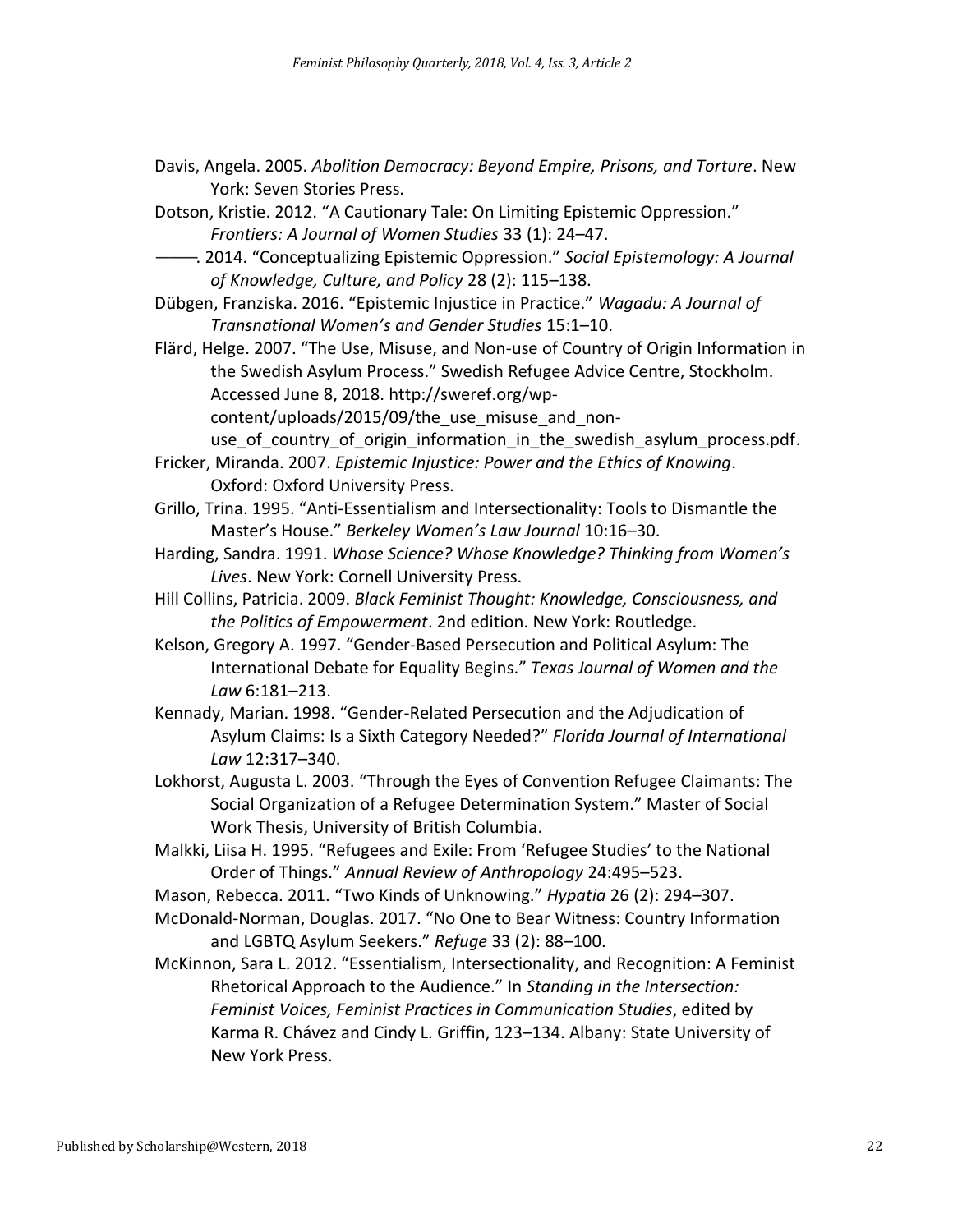- ———. 2016. *Gendered Asylum: Race and Violence in U.S. Law and Politics*. Urbana: University of Illinois Press.
- Medina, José. 2013. *The Epistemology of Resistance: Gender and Racial Oppression, Epistemic Injustice, and Resistant Imaginations*. New York: Oxford University Press.
- ———. 2017. "Varieties of Hermeneutical Injustice." In *The Routledge Handbook of Epistemic Injustice*, edited by Ian James Kidd, José Medina, and Gaile Pohlhaus Jr., 41–52. New York: Routledge.
- Mohanty, Chandra T. 1988. "Under Western Eyes: Feminist Scholarship and Colonial Discourses." *Feminist Review* 30:61–88.
- Musalo, Karen. 2010. "A Short History of Gender Asylum in the United States: Resistance and Ambivalence May Very Slowly be Inching Towards Recognition of Women's Claims." *Refugee Survey Quarterly* 29 (2): 46–63.
- Musalo, Karen, and Stephen Knight. 2002. "Unequal Protection." *Bulletin of the Atomic Scientists* 58 (6): 57–61.
- Narayan, Uma. 1997. *Dislocating Cultures: Identities, Traditions, and Third World Feminism*. New York: Routledge.
- Neacsu, E. Dana. 2003. "Gender-Based Persecution as a Basis for Asylum: An Annotated Bibliography, 1993–2002." *Law Library Journal* 95:191–216.
- Neilson, Victoria. 2005. "Homosexual or Female? Applying Gender-Based Asylum Jurisprudence to Lesbian Asylum Claims." *Stanford Law and Policy Review* 16 (2): 417–444.
- Pohlhaus Jr., Gaile. 2012. "Relational Knowing and Epistemic Injustice: Toward a Theory of Willful Hermeneutical Ignorance." *Hypatia* 27 (4): 715–735.
- Querton, Christel. 2012. "Gender-Related Asylum Claim in Europe: A Comparative Analysis of Law, Policies and Practice in Nine EU Members States." *Women's Asylum News: Women's Project at Asylum Aid* 110 (April/May): 1–4. Accessed June 8, 2018. [http://www.refworld.org/pdfid/4fc5f8422.pdf.](http://www.refworld.org/pdfid/4fc5f8422.pdf)
- Rusin, Jill, and Mark F. N. Franke. 2010. "Self-Understanding and the Refugee-Claimant." *International Journal of the Humanities* 8 (3): 187–198.
- Schutte, Ofelia. 1998. "Cultural Alterity: Cross-Cultural Communication and Feminist Theory in North-South Contexts." *Hypatia* 13 (2): 53–72.
- Soroos, Marvin S. 1986. *Beyond Sovereignty: The Challenge of Global Policy*. Columbia: University of South Carolina Press.
- Townley, Cynthia. 2003. "Trust and the Curse of Cassandra (and Exploration of the Value of Trust)." *Philosophy and the Contemporary World* 10 (2): 105–111.
- United Nations High Commissioner for Refugees (UNHCR). 1991. *Guidelines on the Protection of Refugee Women*. [http://www.unhcr.org/en](http://www.unhcr.org/en-us/publications/legal/3d4f915e4/guidelines-protection-refugee-women.html)[us/publications/legal/3d4f915e4/guidelines-protection-refugee](http://www.unhcr.org/en-us/publications/legal/3d4f915e4/guidelines-protection-refugee-women.html)[women.html.](http://www.unhcr.org/en-us/publications/legal/3d4f915e4/guidelines-protection-refugee-women.html)